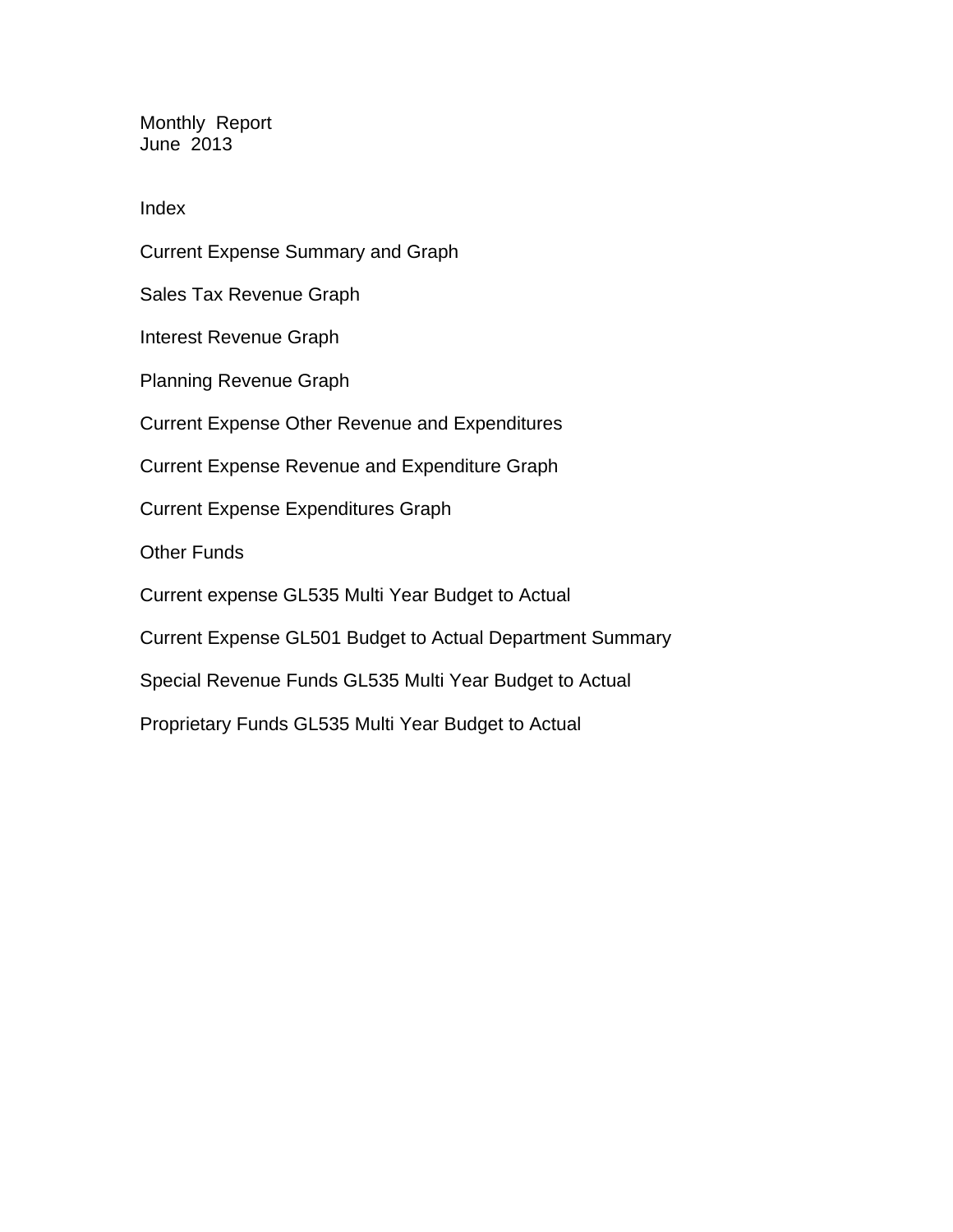| CURRENT EXPENSE Thousands (000's) |         |                     |                         |               |                |            |                         |               |                          |            |                         |               |
|-----------------------------------|---------|---------------------|-------------------------|---------------|----------------|------------|-------------------------|---------------|--------------------------|------------|-------------------------|---------------|
|                                   |         | <b>Current Year</b> |                         |               |                | 2012       |                         |               |                          | 2011       |                         |               |
|                                   | Current | <b>YTD</b>          | <b>Budget</b>           | % VS          | Current        | <b>YTD</b> | <b>Budget</b>           | % VS          | Current                  | <b>YTD</b> | <b>Budget</b>           | % VS          |
|                                   | Actual  | Actual              | Net of Beg.<br>Fund Bal | <b>Budget</b> | Actual         | Actual     | Net of Beg.<br>Fund Bal | <b>Budget</b> | Actual                   | Actual     | Net of Beg.<br>Fund Bal | <b>Budget</b> |
| Revenue                           |         |                     |                         |               |                |            |                         |               |                          |            |                         |               |
| Property Tax                      | (162)   | 4,059               | 7,291                   | 56%           | 62             | 3,908      | 7,182                   | 54%           | 88                       | 3,986      | 7,437                   | 54%           |
| Sales Tax                         | 326     | 2,036               | 3,973                   | 51%           | 307            | 1,948      | 3,850                   | 51%           | 324                      | 1,958      | 4,111                   | 48%           |
| Planning and Community            | 121     | 720                 | 1,363                   | 53%           | 109            | 610        | 1,556                   | 39%           | 167                      | 735        | 1,412                   | 52%           |
| Interest - Investment             | 32      | 279                 | 302                     | 92%           | 51             | 198        | 255                     | 78%           | 6                        | 64         | 200                     | 32%           |
| Other                             | 692     | 3,595               | 5,413                   | 66%           | 608            | 3,289      | 5,498                   | 60%           | 527                      | 3,293      | 5,276                   | 62%           |
| Subtotal                          | 1,009   | 10,690              | 18,342                  | 58%           | 1,137          | 9,953      | 18,341                  | 54%           | 1,112                    | 10,036     | 18,436                  | 54%           |
| Intergovernmental (Grants)        | 85      | 361                 | 848                     | 43%           | 65             | 367        | 1,156                   | 32%           | 115                      | 421        | 1,040                   | 40%           |
| Total                             | 1,094   | 11,051              | 19,190                  | 58%           | 1,202          | 10,320     | 19,497                  | 53%           | 1,227                    | 10,457     | 19,476                  | 54%           |
| Interfund Transfers-In            |         | 2,357               | 2,371                   | 99%           | $\blacksquare$ | 2,201      | 2,225                   | 99%           | $\overline{\phantom{a}}$ | 1,879      | 1,919                   | 98%           |
| Use of Beg Fund Balance           |         |                     | 240                     | 0%            |                |            | 130                     | 0%            | $\overline{\phantom{a}}$ |            | 185                     | 0%            |
| <b>Total Revenue</b>              | 1,094   | 13,408              | 21,801                  | 62%           | 1,202          | 12,521     | 21,852                  | 57%           | 1,227                    | 12,336     | 21,580                  | 57%           |
|                                   |         |                     |                         |               |                |            |                         |               |                          |            |                         |               |
| Expenditures                      | 1,713   | 9,863               | 20,668                  | 48%           | 1,707          | 9,680      | 20,441                  | 47%           | 1,682                    | 9,500      | 19,917                  | 48%           |
| Interfund Transfers-Out           |         | 953                 | 1,133                   | 84%           |                | 1,052      | 1,411                   | 75%           |                          | 1,205      | 1,663                   | 72%           |
| <b>Total Expenditures</b>         | 1,713   | 10,816              | 21,801                  | 50%           | 1,707          | 10,732     | 21,852                  | 49%           | 1.682                    | 10,705     | 21,580                  | 50%           |
| Net Current Expense               | (619)   | 2,592               | 0                       |               | (505)          | 1,789      | 0                       |               | (455)                    | 1,631      | 0                       |               |

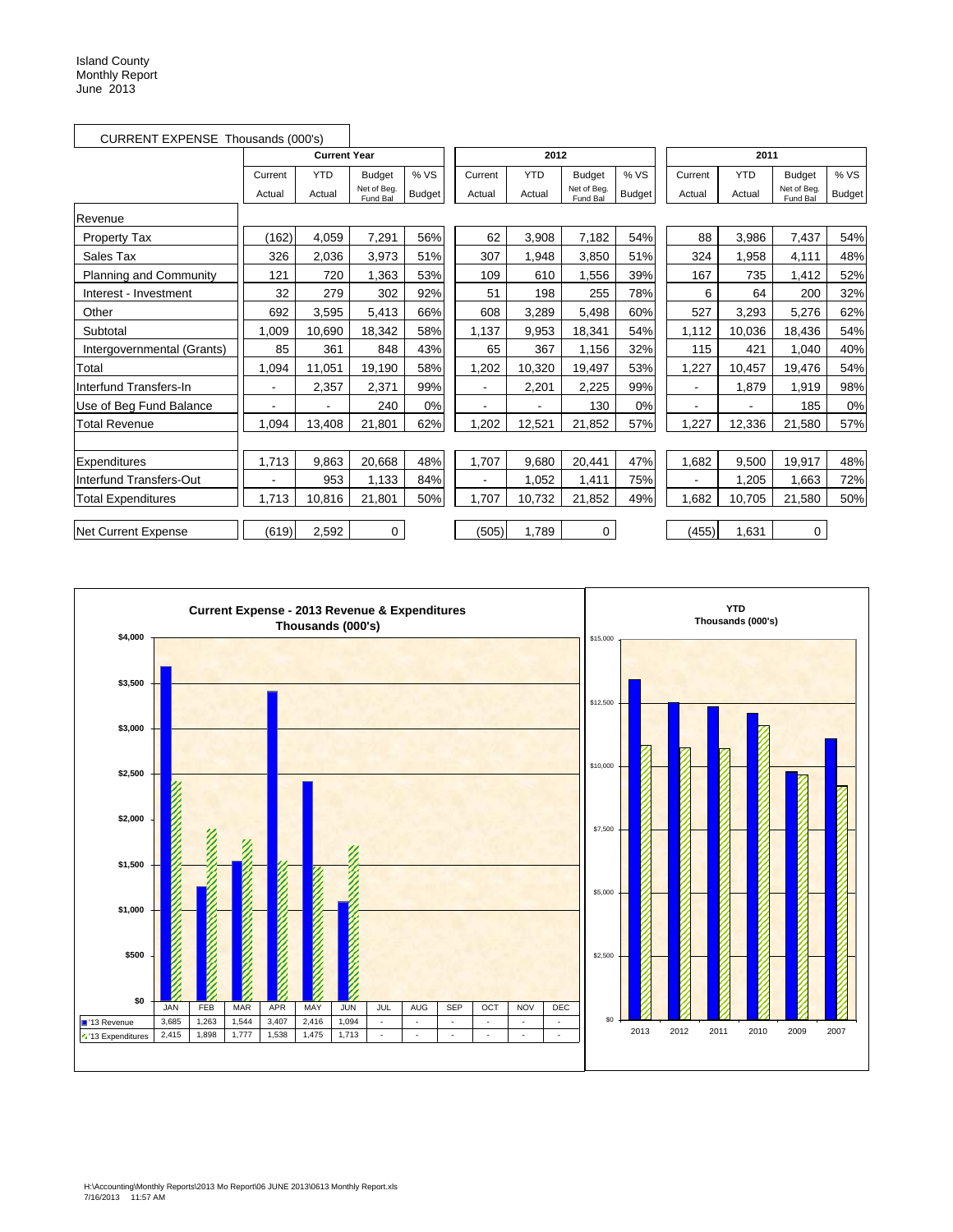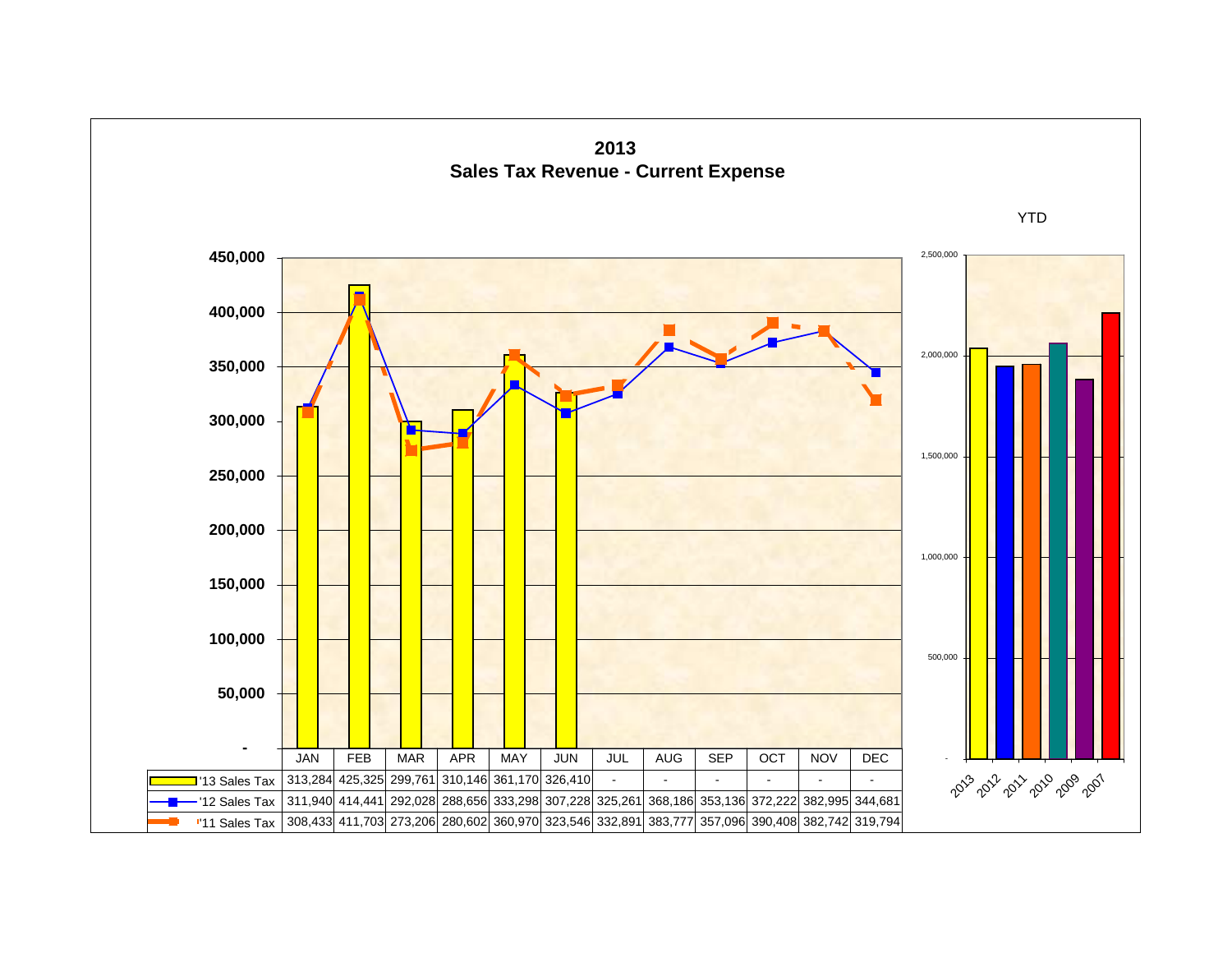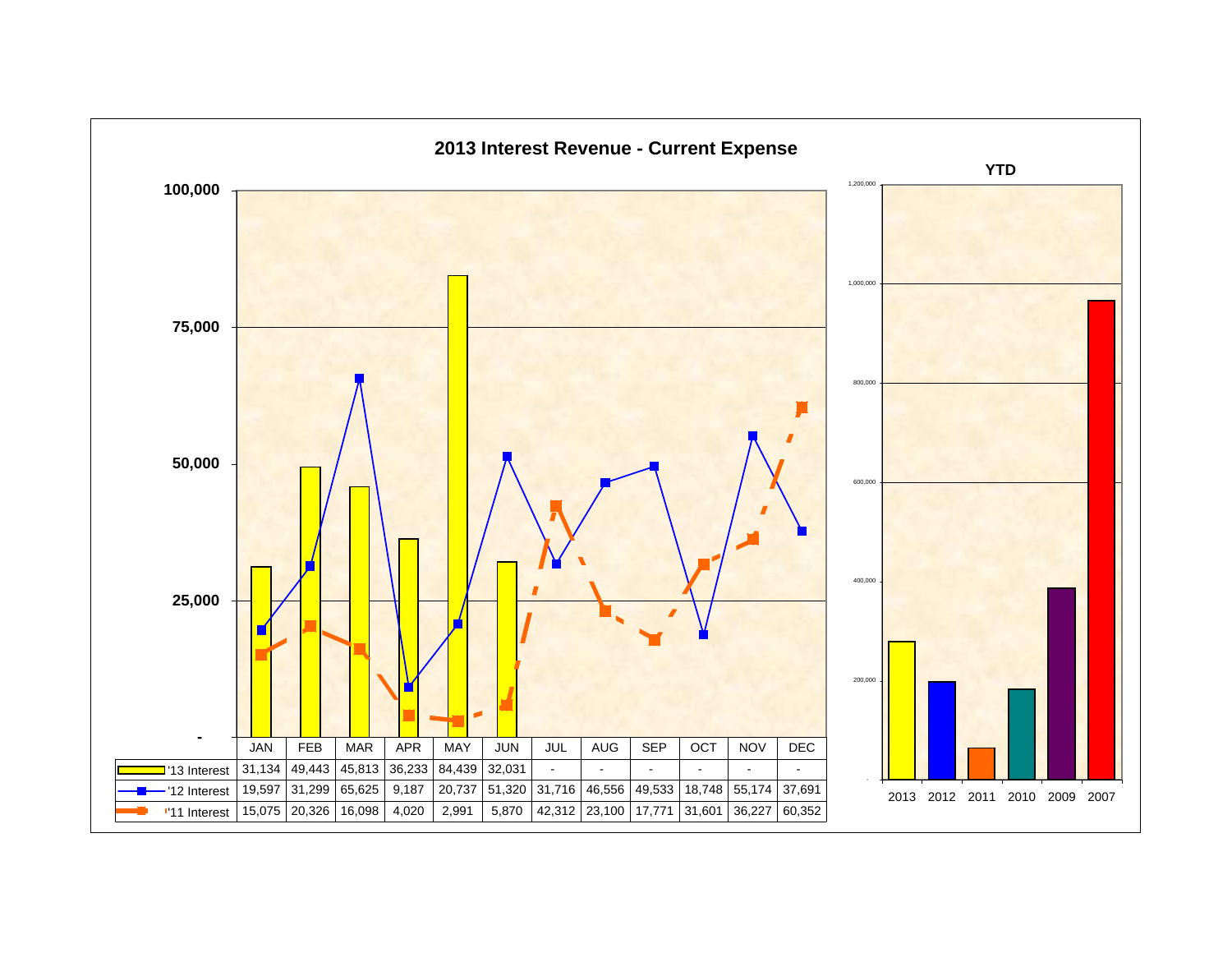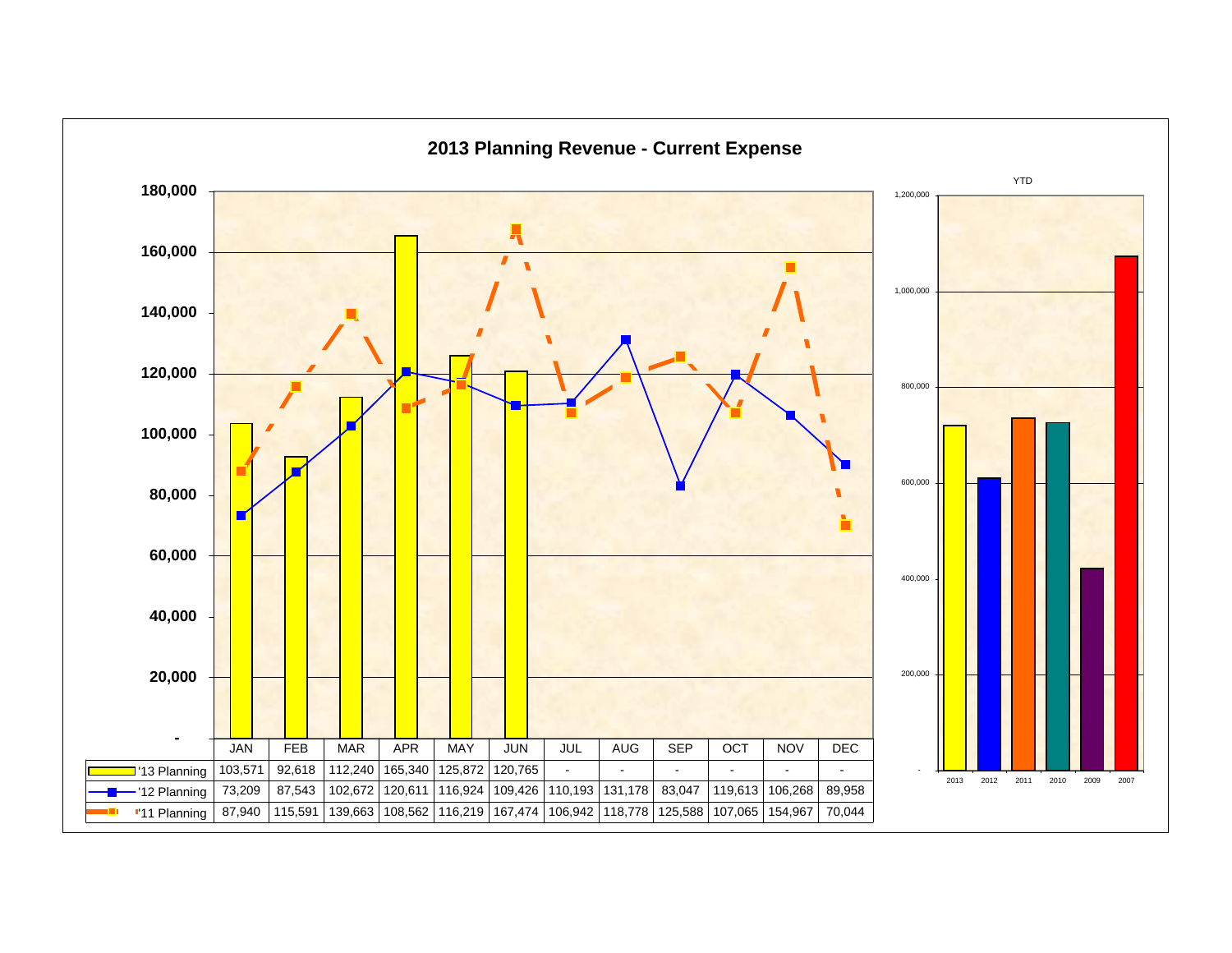Current Expense By Department June 2013

Other Revenue

| YTD                               | <b>ACTUAL</b> | <b>BUDGET</b> | YTD %  |
|-----------------------------------|---------------|---------------|--------|
| Auditor                           | 335,280       | 580,500       | 57.8%  |
| <b>Clerk</b>                      | 196,875       | 300,400       | 65.5%  |
| <b>District Court</b>             | 435,331       | 919,400       | 47.3%  |
| <b>Sheriff</b>                    | 140,550       | 202,500       | 69.4%  |
| <b>Sales Tax Criminal Justice</b> | 261,371       | 516,000       | 50.7%  |
| Cable Tax                         | 528,055       | 495,000       | 106.7% |
| Prop Tax Penalty                  | 301,256       | 435,000       | 69.3%  |
| Prop Tax Interest                 | 475,423       | 500,000       | 95.1%  |
| State Sh Rev PUD                  | 130,419       | 130,000       | 100.3% |
| <b>County Assistance</b>          | 179,189       | 200,000       | 89.6%  |
| <b>Criminal Justice</b>           | 219,278       | 400,000       | 54.8%  |
| Liquor Tax                        | 107,392       | 246,000       | 43.7%  |
| Other                             | 284,851       | 488,058       | 58.4%  |
| Total                             | 3,595,270     | 5,412,858     | 66.4%  |

**Expenditures** 

| <b>YTD</b>                  | <b>ACTUAL</b> | <b>BUDGET</b> | %     |
|-----------------------------|---------------|---------------|-------|
| Assessor                    | 477,633       | 1,043,232     | 45.8% |
| Auditor                     | 354,890       | 794,605       | 44.7% |
| <b>Budget</b>               | 52,510        | 115,219       | 45.6% |
| <b>Central Services</b>     | 498,715       | 1,018,793     | 49.0% |
| Clerk                       | 203,272       | 445,567       | 45.6% |
| Commissioners               | 284,400       | 603,594       | 47.1% |
| Coroner                     | 111,348       | 240,924       | 46.2% |
| <b>District Court</b>       | 505,587       | 999,939       | 50.6% |
| <b>Emergency Management</b> | 78,785        | 318,550       | 24.7% |
| <b>Facilities</b>           | 479,425       | 1,050,245     | 45.6% |
| <b>GSA</b>                  | 594,602       | 1,195,643     | 49.7% |
| Human Resources             | 156,474       | 272,522       | 57.4% |
| <b>Human Services</b>       | 63,479        | 152,435       | 41.6% |
| Miscellaneous               | 102,712       | 250,632       | 41.0% |
| Parks                       | 93,238        | 201,358       | 46.3% |
| Planning                    | 693,680       | 1,592,207     | 43.6% |
| Prosecutor                  | 683,854       | 1,407,889     | 48.6% |
| <b>Sheriff</b>              | 3,288,403     | 6,491,733     | 50.7% |
| <b>Superior Court</b>       | 498,267       | 1,073,379     | 46.4% |
| Treasurer                   | 274,167       | 520,528       | 52.7% |
| Non Departmental            | 367,451       | 878,886       | 41.8% |
| Total                       | 9,862,892     | 20,667,880    | 47.7% |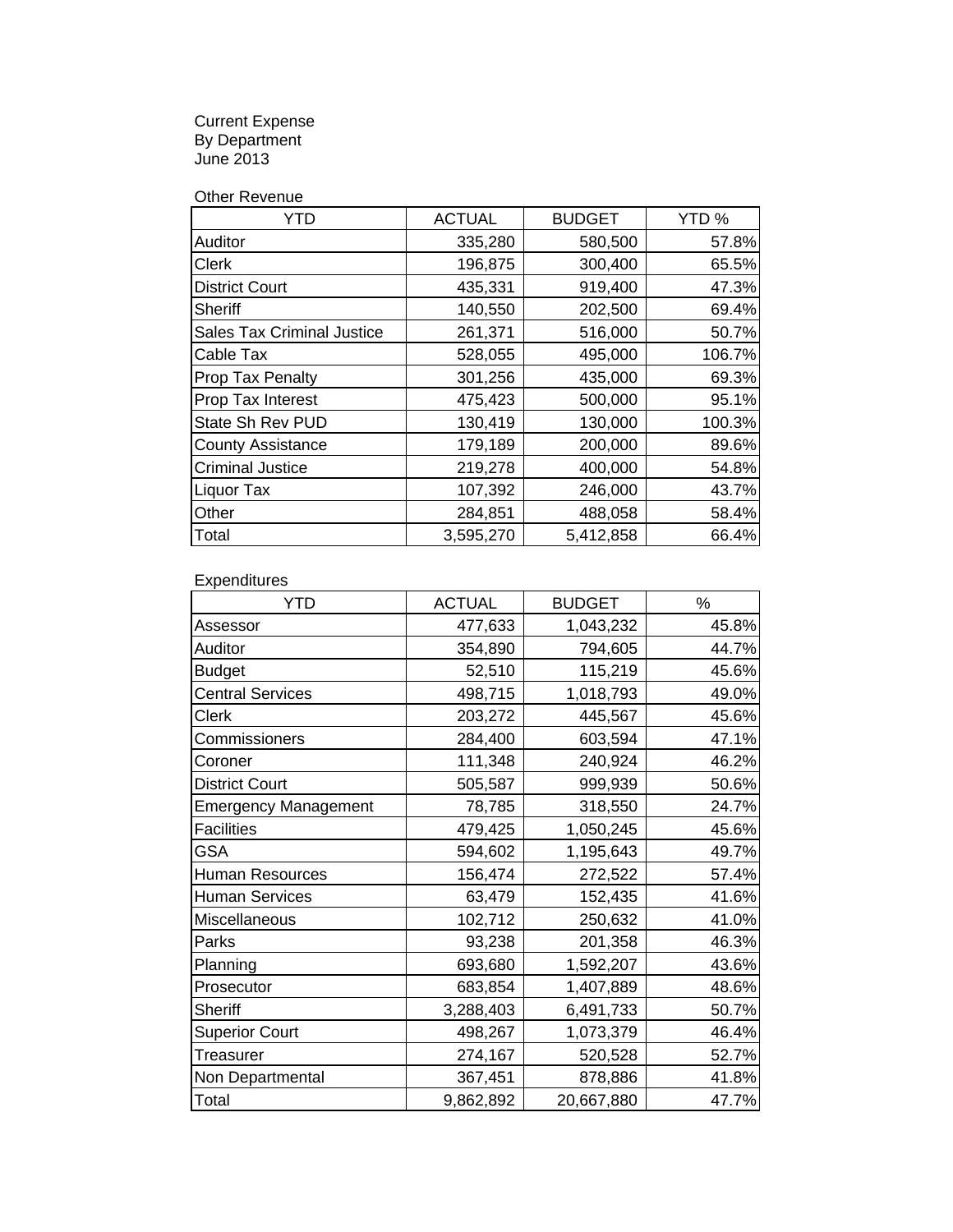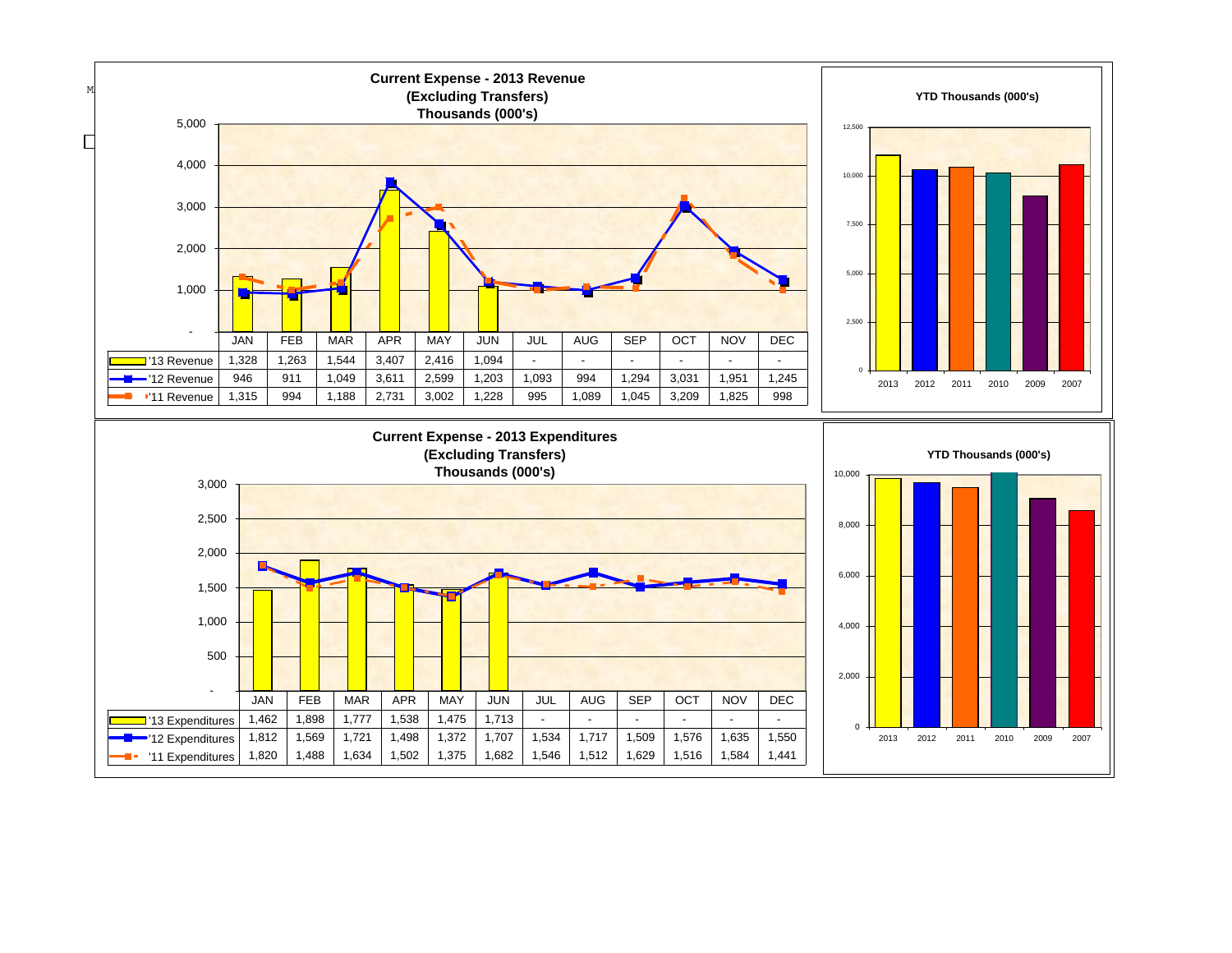

June 2013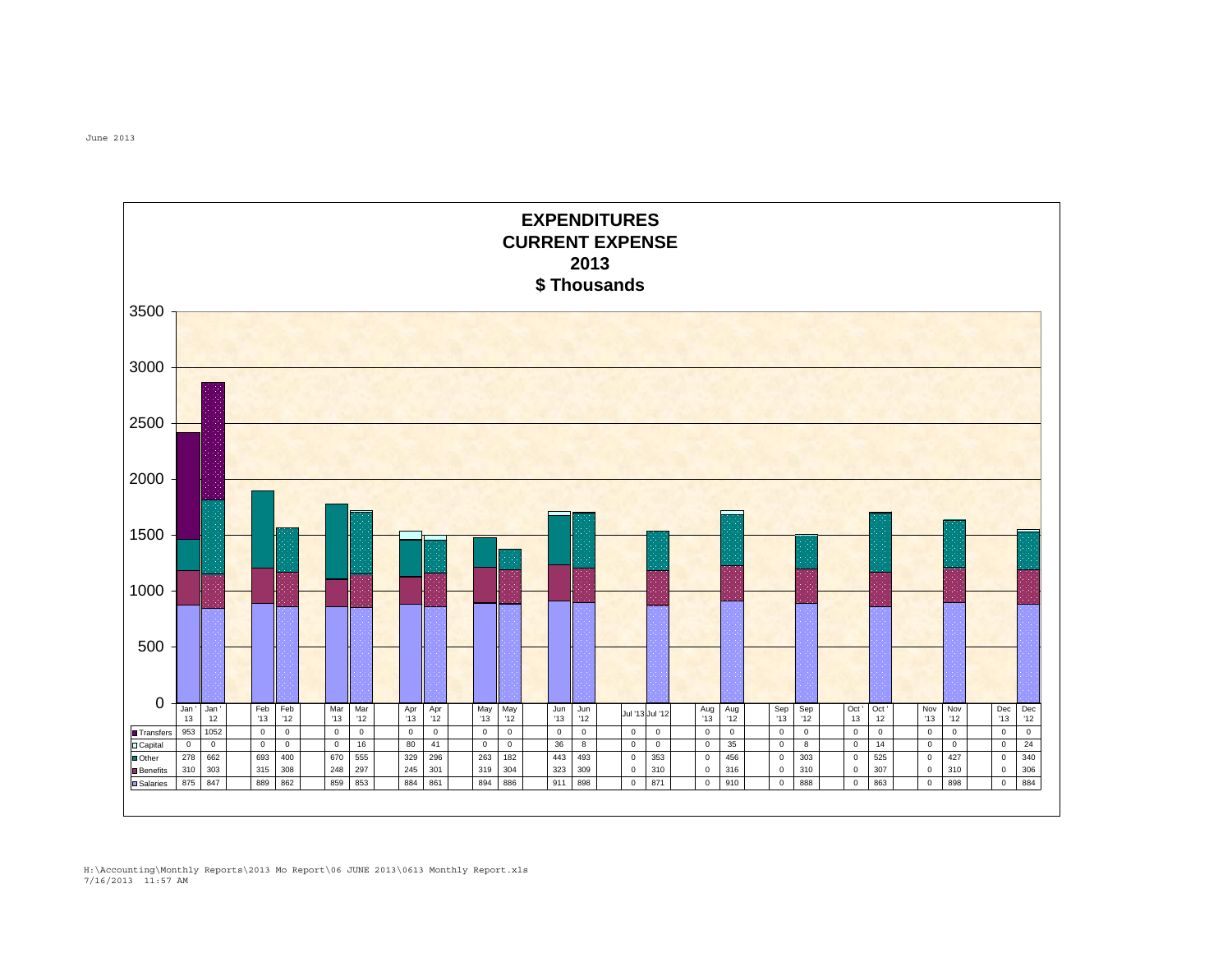#### Other Funds June 2013

#### Revenue

| YTD                         | Transfers | Actual (Excl Tfr) | Budget (Excl Tfr) | YTD % |
|-----------------------------|-----------|-------------------|-------------------|-------|
| <b>Clean Water Utility</b>  |           | 828,594           | 1,535,000         | 54.0% |
| <b>Conservation Futures</b> |           | 421,717           | 780,100           | 54.1% |
| <b>Health Funds</b>         | 293,237   | 1,167,816         | 2,679,698         | 43.6% |
| <b>Human Services Funds</b> | 206,851   | 1,438,716         | 3,437,383         | 41.9% |
| Juvenile Detention Facility | 350,000   | 370,202           | 728,993           | 50.8% |
| <b>Public Works Funds</b>   |           | 9,319,138         | 20,399,291        | 45.7% |
| <b>REET 1 &amp; 2</b>       |           | 850,984           | 1,200,000         | 70.9% |
| Solid Waste                 |           | 2,947,700         | 5,532,483         | 53.3% |

#### **Expenditures**

| YTD                         | Transfers | Actual (Excl Tfr) | Budget (Excl Tfr) | YTD % |
|-----------------------------|-----------|-------------------|-------------------|-------|
| <b>Clean Water Utility</b>  |           | 15,829            | 1,535,000         | 1.0%  |
| <b>Conservation Futures</b> |           | 488,186           | 780,100           | 62.6% |
| <b>Health Funds</b>         | 117,367   | 1,581,633         | 3,313,569         | 47.7% |
| <b>Human Services Funds</b> |           | 1,363,696         | 3,698,731         | 36.9% |
| Juvenile Detention Facility | 46,600    | 517,105           | 1,032,333         | 50.1% |
| <b>Public Works Funds</b>   |           | 6,314,031         | 19,325,254        | 32.7% |
| <b>REET 1 &amp; 2</b>       | 555,155   | 356,522           | 1,443,000         | 24.7% |
| Solid Waste                 | 315,283   | 2,645,176         | 5,217,200         | 50.7% |

#### Funds Grouped

Health Funds [ Public Health Pooling, Natural Resources, Water Quality (104,165,149)]

Human Services Funds [Homeless Housing, Veterans, Mental Health, Developmental Disabilities, Alcohol, Therapeutic Sales Tax, Admin (106,107,113,114,123,126,129)]

Public Works Funds [ Road, Paths & Trails, Admin, Storm & Surface Water, Capital Drainage, ER&R (101,137,139,144,321,501)]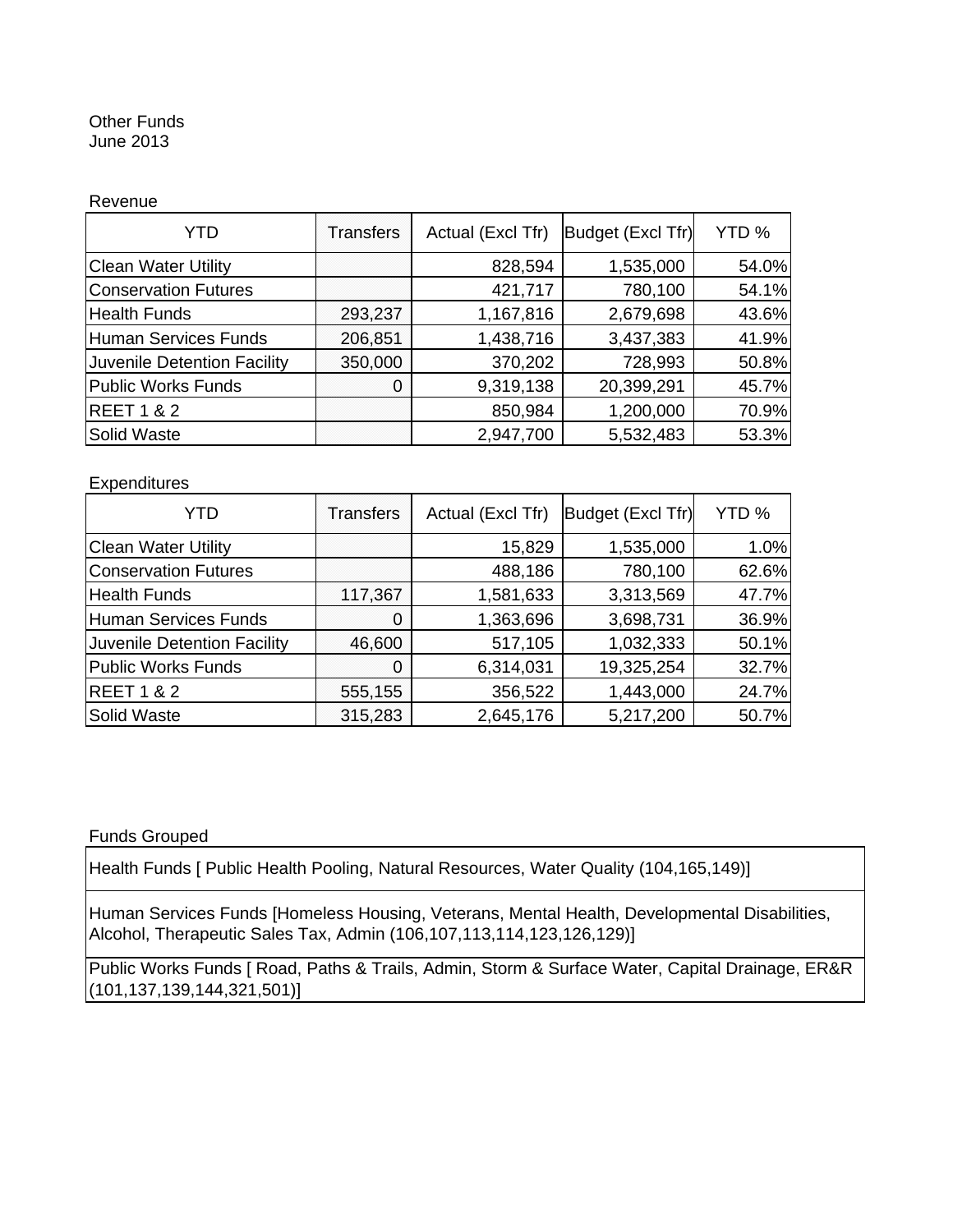|                              |                    |                                    |                | 2013             | 2013<br>Month  | 2013<br>Year to | 2013<br>Encumbered | 2013            |                |
|------------------------------|--------------------|------------------------------------|----------------|------------------|----------------|-----------------|--------------------|-----------------|----------------|
|                              |                    | <b>Prior Years to Date Actuals</b> |                | Approved         | to Date @      | Date @          | Amount @           | Balance @       | <b>Percent</b> |
| Object                       | <b>Description</b> | 2011                               | 2012           | <b>Budget</b>    | 06/30/2013     | 06/30/2013      | 06/30/2013         | 06/30/2013      | <b>YTD</b>     |
| <b>CURRENT EXPENSE (001)</b> |                    |                                    |                |                  |                |                 |                    |                 |                |
| USE OF FUND BALANCE          |                    | 0.00                               | 0.00           | 239.736.00       | 0.00           | 0.00            | 0.00               | 239,736.00      | $0\%$          |
| <b>REVENUES</b>              |                    | 10.037.257.92                      | 9.952.441.18   | 18.341.583.00    | 1,009,182.24   | 10,690,088.05   | 0.00               | 7,651,494.95    | 58 %           |
| <b>GRANT REVENUES</b>        |                    | 420.618.23                         | 367.050.15     | 848.702.00       | 84.587.78      | 361.488.88      | 0.00               | 487.213.12      | 43 %           |
| <b>EXPENDITURES</b>          |                    | (9,499,863.48)                     | (9,679,626.91) | (20,667,880.00)  | (1,712,682.65) | (9,862,893.54)  | 0.00               | (10,804,986.46) | 48 %           |
| <b>TRANSFERS IN</b>          |                    | 1.879.000.00                       | 2,200,560.00   | 2,371,200.00     | 0.00           | 2,357,200.00    | 0.00               | 14.000.00       | 99 %           |
| <b>TRANSFERS OUT</b>         |                    | (1,205,107.00)                     | (1,051,954.00) | (1, 133, 341.00) | 0.00           | (953, 341.00)   | 0.00               | (180,000.00)    | 84 %           |
| Net CURRENT EXPENSE (001)    |                    | .631,905.67                        | 1,788,470.42   | 0.00             | (618, 912.63)  | 2,592,542.39    | 0.00               | (2,592,542.39)  |                |
| <b>Grand Total All Funds</b> |                    | 1,631,905.67                       | 1,788,470.42   | 0.00             | (618, 912.63)  | 2,592,542.39    | 0.00               | (2,592,542.39)  |                |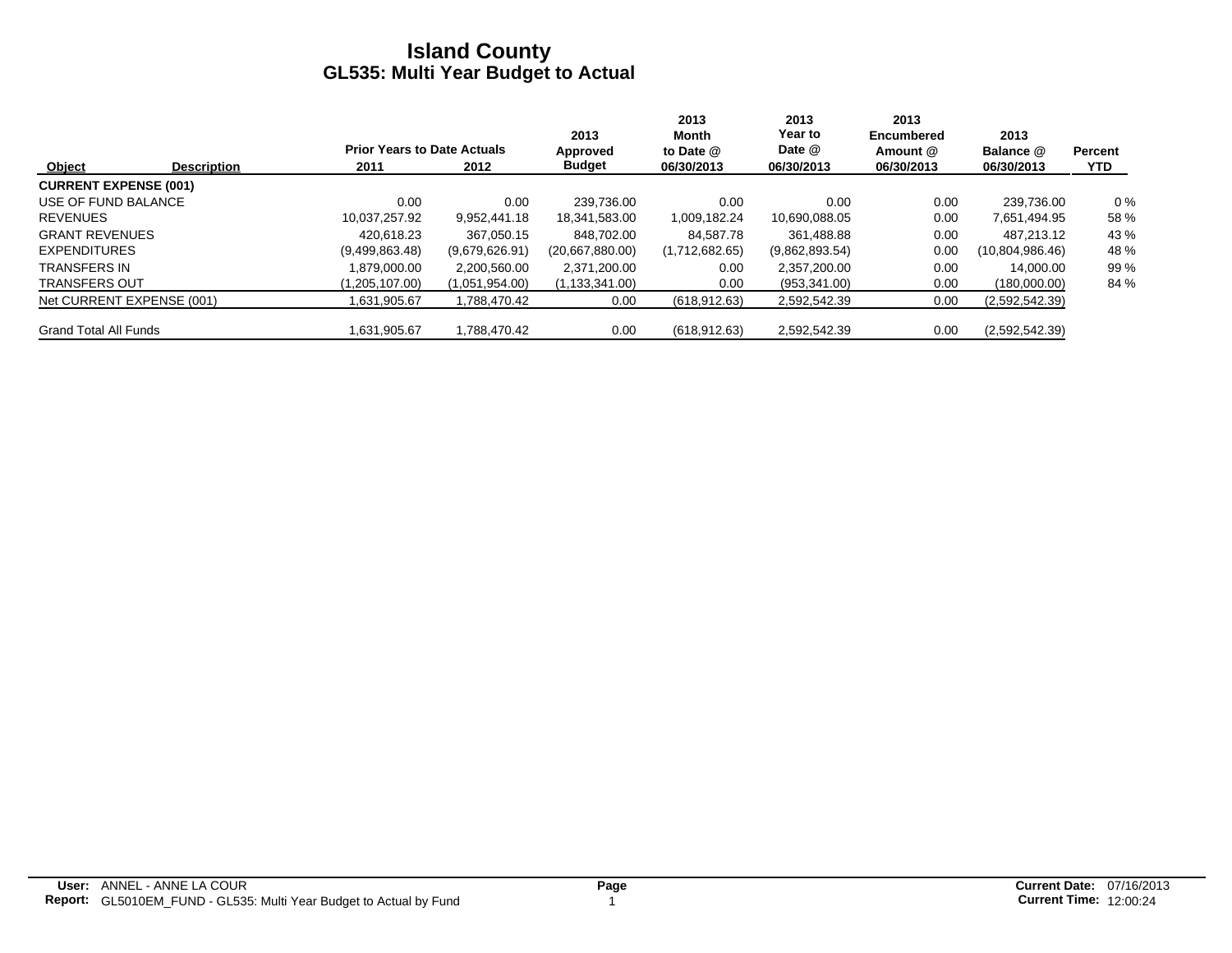|                                                       |                |               |                    | <b>Report Date: 06/30/2013</b> |            |
|-------------------------------------------------------|----------------|---------------|--------------------|--------------------------------|------------|
|                                                       |                |               |                    |                                | Percent    |
| <b>Group - Description</b><br>Dept: 11 PUBLIC WORKS   | <b>Budget</b>  | <b>Actual</b> | <b>Encumbrance</b> | <b>Balance</b>                 | <b>YTD</b> |
| <b>Revenue</b>                                        |                |               |                    |                                |            |
| 34 CHARGES FOR GOODS & SERVICES                       | 28,726.00      | 8,078.01      | 0.00               | 20,647.99                      | 28.12      |
| <b>36 MISCELLANEOUS REVENUES</b>                      | 6,000.00       | 50,810.00     | 0.00               | (44,810.00)                    | 846.83     |
| 39 OTHER FINANCING SOURCES                            | 187,400.00     | 173,400.00    | 0.00               | 14,000.00                      | 92.52      |
| <b>Revenue Total:</b>                                 | 222,126.00     | 232,288.01    | 0.00               | (10, 162.01)                   | 104.57     |
| <b>Expenditures</b>                                   |                |               |                    |                                |            |
| 10 SALARIES & BENEFITS                                | 144,273.00     | 69,323.33     | 0.00               | 74,949.67                      | 48.05      |
| 20 MAINTENANCE & OPERATIONS                           | 56,336.00      | 20,403.31     | 0.00               | 35,932.69                      | 36.21      |
| <b>30 INTERGOVERNMENT</b>                             | 749.00         | 582.16        | 0.00               | 166.84                         | 77.72      |
| <b>40 CAPITAL</b>                                     | 0.00           | 2,928.97      | 0.00               | (2,928.97)                     | 0.00       |
| <b>Expenditure Total:</b>                             | 201,358.00     | 93,237.77     | 0.00               | 108,120.23                     | 46.30      |
| <b>Dept Total:</b>                                    | 20,768.00      | 139,050.24    | 0.00               | (118, 282.24)                  |            |
| <b>Dept: 13 HUMAN SERVICES</b><br><b>Expenditures</b> |                |               |                    |                                |            |
| 20 MAINTENANCE & OPERATIONS                           | 152,435.00     | 63,479.41     | 0.00               | 88,955.59                      | 41.64      |
| 50 INTERDEPT & TRANSFERS                              | 6,010.00       | 6,010.00      | 0.00               | 0.00                           | 100.00     |
| <b>Expenditure Total:</b>                             | 158,445.00     | 69,489.41     | 0.00               | 88,955.59                      | 43.85      |
| <b>Dept Total:</b>                                    | (158, 445.00)  | (69, 489.41)  | 0.00               | (88,955.59)                    |            |
| Dept: 20 ASSESSOR<br><b>Revenue</b>                   |                |               |                    |                                |            |
| 33 INTERGOVERMENTAL REVENUES                          | 0.00           | 0.00          | 0.00               | 0.00                           | 0.00       |
| 34 CHARGES FOR GOODS & SERVICES                       | 12,800.00      | 10,566.73     | 0.00               | 2,233.27                       | 82.55      |
| <b>36 MISCELLANEOUS REVENUES</b>                      | 0.00           | 754.81        | 0.00               | (754.81)                       | 0.00       |
| <b>Revenue Total:</b>                                 | 12,800.00      | 11,321.54     | 0.00               | 1,478.46                       | 88.44      |
| <b>Expenditures</b>                                   |                |               |                    |                                |            |
| 10 SALARIES & BENEFITS                                | 948,442.00     | 445,981.63    | 0.00               | 502,460.37                     | 47.02      |
| 20 MAINTENANCE & OPERATIONS                           | 94,790.00      | 31,651.34     | 0.00               | 63,138.66                      | 33.39      |
| <b>40 CAPITAL</b>                                     | 0.00           | 0.00          | 0.00               | 0.00                           | 0.00       |
| <b>Expenditure Total:</b>                             | 1,043,232.00   | 477,632.97    | 0.00               | 565,599.03                     | 45.78      |
| <b>Dept Total:</b>                                    | (1,030,432.00) | (466, 311.43) | 0.00               | (564, 120.57)                  |            |
| Dept: 21 AUDITOR<br>Revenue                           |                |               |                    |                                |            |
| 32 LICENSES & PERMITS                                 | 5,000.00       | 2,079.00      | 0.00               | 2,921.00                       | 41.58      |
| 33 INTERGOVERMENTAL REVENUES                          | 0.00           | 0.00          | 0.00               | 0.00                           | 0.00       |
| 34 CHARGES FOR GOODS & SERVICES                       | 575,500.00     | 333,092.33    | 0.00               | 242,407.67                     | 57.87      |
| <b>36 MISCELLANEOUS REVENUES</b>                      | 0.00           | 108.48        | 0.00               | (108.48)                       | 0.00       |
| 39 OTHER FINANCING SOURCES                            | 0.00           | 0.00          | 0.00               | 0.00                           | 0.00       |
| <b>Revenue Total:</b>                                 | 580,500.00     | 335,279.81    | 0.00               | 245,220.19                     | 57.75      |
| <b>Expenditures</b>                                   |                |               |                    |                                |            |
| 10 SALARIES & BENEFITS                                | 668,005.00     | 330,843.79    | 0.00               | 337,161.21                     | 49.52      |
| 20 MAINTENANCE & OPERATIONS                           | 126,600.00     | 24,046.61     | 0.00               | 102,553.39                     | 18.99      |
| <b>40 CAPITAL</b>                                     | 0.00           | 0.00          | 0.00               | 0.00                           | 0.00       |
| <b>Expenditure Total:</b>                             | 794,605.00     | 354,890.40    | 0.00               | 439,714.60                     | 44.66      |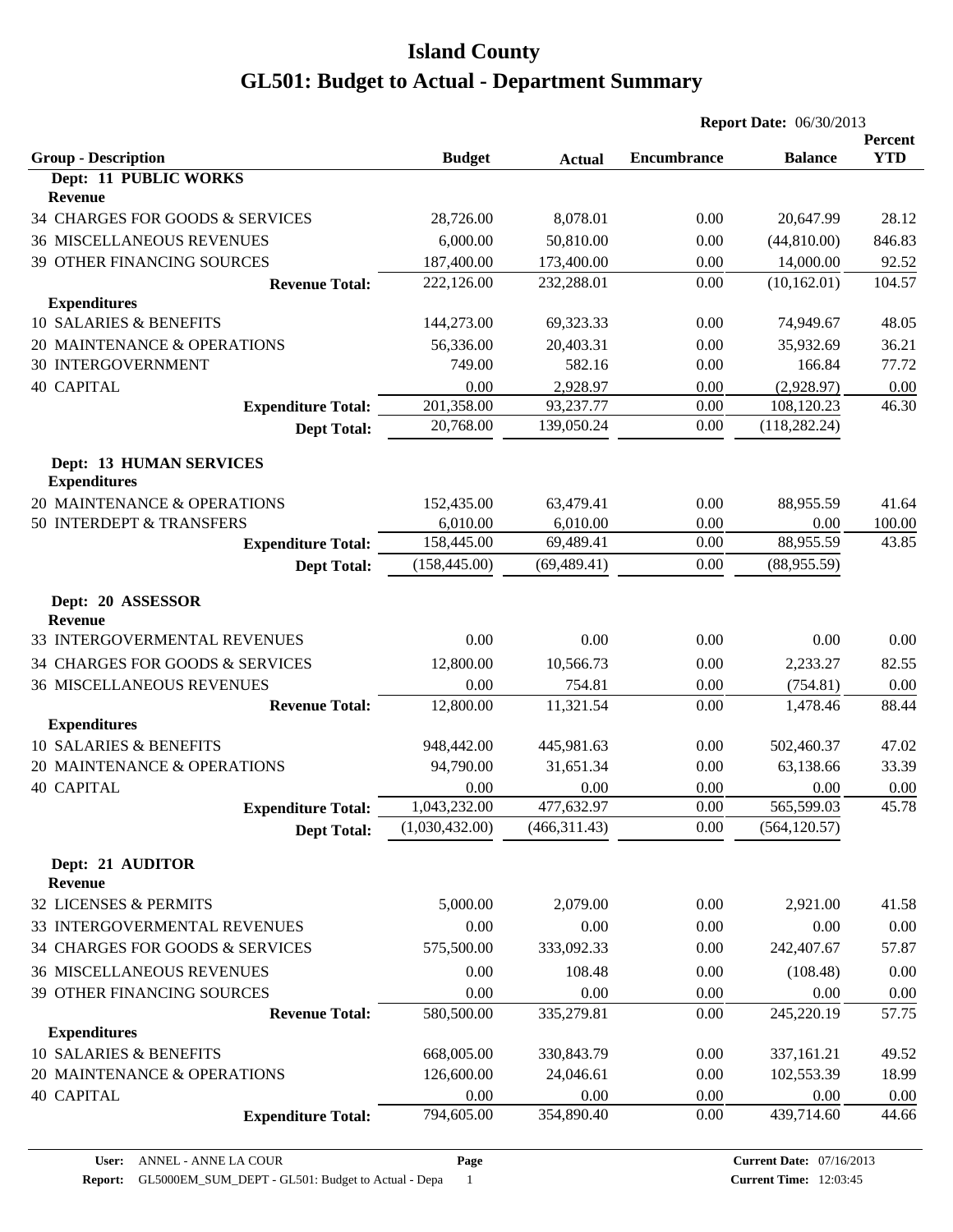|                                                         |                |               |                    | <b>Report Date: 06/30/2013</b> |                       |
|---------------------------------------------------------|----------------|---------------|--------------------|--------------------------------|-----------------------|
| <b>Group - Description</b>                              | <b>Budget</b>  | <b>Actual</b> | <b>Encumbrance</b> | <b>Balance</b>                 | Percent<br><b>YTD</b> |
| <b>Dept Total:</b>                                      | (214, 105.00)  | (19,610.59)   | 0.00               | (194, 494.41)                  |                       |
|                                                         |                |               |                    |                                |                       |
| Dept: 24 CLERK<br>Revenue                               |                |               |                    |                                |                       |
| 33 INTERGOVERMENTAL REVENUES                            | 75,000.00      | 45,805.42     | 0.00               | 29,194.58                      | 61.07                 |
| 34 CHARGES FOR GOODS & SERVICES                         | 212,000.00     | 125,027.64    | 0.00               | 86,972.36                      | 58.97                 |
| <b>35 FINES &amp; PENALTIES</b>                         | 59,400.00      | 37,856.49     | 0.00               | 21,543.51                      | 63.73                 |
| <b>36 MISCELLANEOUS REVENUES</b>                        | 5,000.00       | 5,370.56      | 0.00               | (370.56)                       | 107.41                |
| <b>38 NONREVENUES</b>                                   | 0.00           | 0.00          | 0.00               | 0.00                           | 0.00                  |
| 39 OTHER FINANCING SOURCES                              | 9,000.00       | 9,000.00      | 0.00               | 0.00                           | 100.00                |
| <b>Revenue Total:</b>                                   | 360,400.00     | 223,060.11    | 0.00               | 137,339.89                     | 61.89                 |
| <b>Expenditures</b>                                     |                |               |                    |                                |                       |
| 10 SALARIES & BENEFITS                                  | 414,067.00     | 191,383.14    | 0.00               | 222,683.86                     | 46.22                 |
| 20 MAINTENANCE & OPERATIONS                             | 31,500.00      | 11,889.31     | 0.00               | 19,610.69                      | 37.74                 |
| <b>Expenditure Total:</b>                               | 445,567.00     | 203,272.45    | 0.00               | 242,294.55                     | 45.62                 |
| <b>Dept Total:</b>                                      | (85, 167.00)   | 19,787.66     | 0.00               | (104, 954.66)                  |                       |
|                                                         |                |               |                    |                                |                       |
| Dept: 25 COMMISSIONERS<br><b>Revenue</b>                |                |               |                    |                                |                       |
| 34 CHARGES FOR GOODS & SERVICES                         | 500.00         | 139.00        | 0.00               | 361.00                         | 27.80                 |
| <b>Revenue Total:</b>                                   | 500.00         | 139.00        | 0.00               | 361.00                         | 27.80                 |
| <b>Expenditures</b>                                     |                |               |                    |                                |                       |
| 10 SALARIES & BENEFITS                                  | 546,144.00     | 267,086.89    | 0.00               | 279,057.11                     | 48.90                 |
| 20 MAINTENANCE & OPERATIONS                             | 57,450.00      | 17,313.06     | 0.00               | 40,136.94                      | 30.13                 |
| <b>Expenditure Total:</b>                               | 603,594.00     | 284,399.95    | 0.00               | 319,194.05                     | 47.11                 |
| <b>Dept Total:</b>                                      | (603,094.00)   | (284, 260.95) | 0.00               | (318, 833.05)                  |                       |
| <b>Dept: 26 CENTRAL SERVICES</b><br><b>Expenditures</b> |                |               |                    |                                |                       |
| 10 SALARIES & BENEFITS                                  | 478,767.00     | 237,517.82    | 0.00               | 241,249.18                     | 49.61                 |
| 20 MAINTENANCE & OPERATIONS                             | 396,600.00     | 166,548.06    | 0.00               | 230,051.94                     | 41.99                 |
| <b>40 CAPITAL</b>                                       | 143,426.00     | 94,649.40     | 0.00               | 48,776.60                      | 65.99                 |
| <b>Expenditure Total:</b>                               | 1,018,793.00   | 498,715.28    | 0.00               | 520,077.72                     | 48.95                 |
| <b>Dept Total:</b>                                      | (1,018,793.00) | (498, 715.28) | 0.00               | (520, 077.72)                  |                       |
|                                                         |                |               |                    |                                |                       |
| Dept: 27 CORONER<br>Revenue                             |                |               |                    |                                |                       |
| 33 INTERGOVERMENTAL REVENUES                            | 20,000.00      | 12,220.00     | 0.00               | 7,780.00                       | 61.10                 |
| <b>Revenue Total:</b>                                   | 20,000.00      | 12,220.00     | 0.00               | 7,780.00                       | 61.10                 |
| <b>Expenditures</b>                                     |                |               |                    |                                |                       |
| 10 SALARIES & BENEFITS                                  | 158,824.00     | 80,118.40     | 0.00               | 78,705.60                      | 50.44                 |
| 20 MAINTENANCE & OPERATIONS                             | 82,100.00      | 31,229.32     | 0.00               | 50,870.68                      | 38.03                 |
| <b>Expenditure Total:</b>                               | 240,924.00     | 111,347.72    | 0.00               | 129,576.28                     | 46.21                 |
| <b>Dept Total:</b>                                      | (220, 924.00)  | (99, 127.72)  | 0.00               | (121, 796.28)                  |                       |
| Dept: 28 FACILITIES & MAINTENANCE<br>Revenue            |                |               |                    |                                |                       |
| 34 CHARGES FOR GOODS & SERVICES                         | 44,000.00      | 37,865.04     | 0.00               | 6,134.96                       | 86.05                 |
|                                                         |                |               |                    |                                |                       |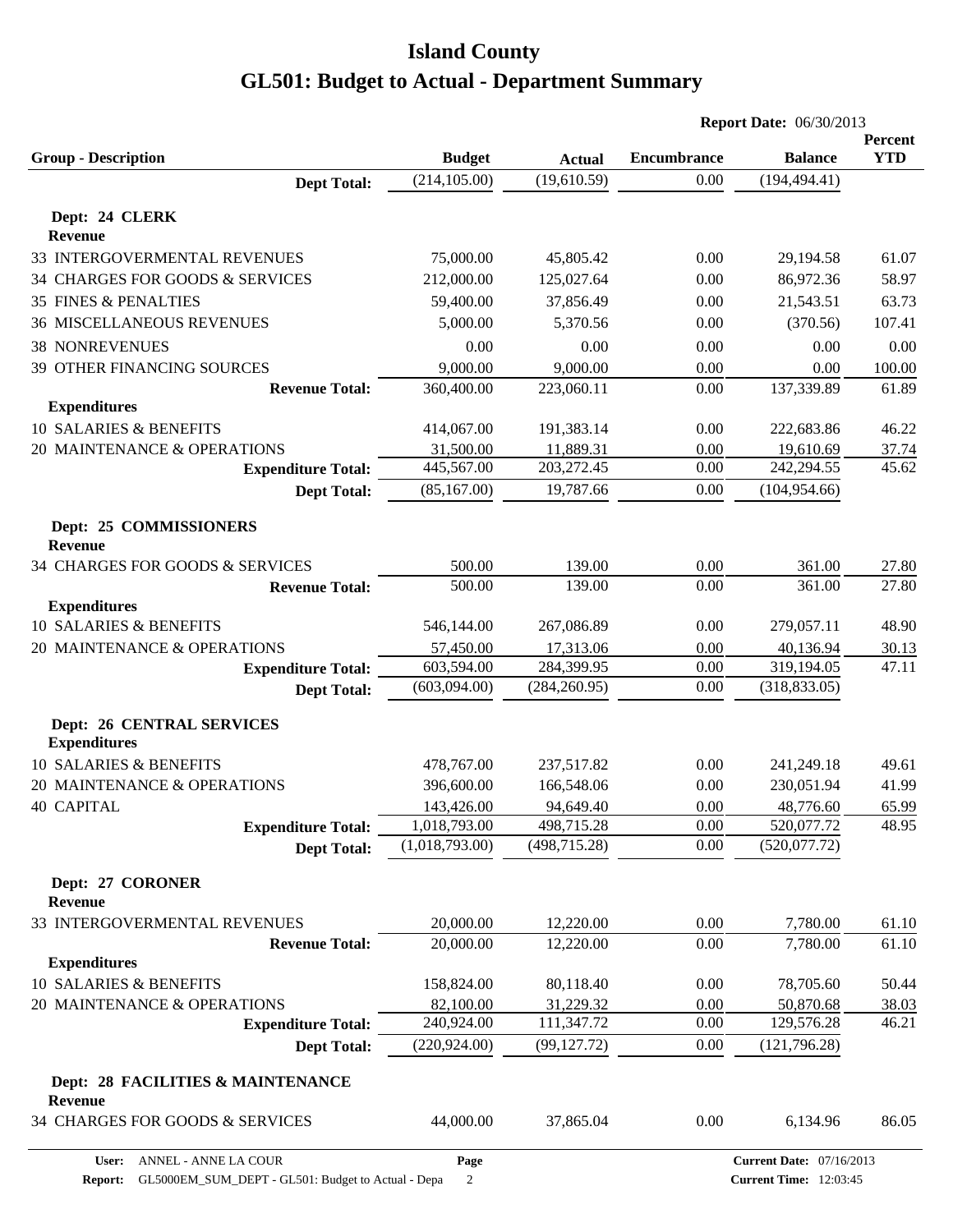|                                                 |                |               |                    | <b>Report Date: 06/30/2013</b> |                       |
|-------------------------------------------------|----------------|---------------|--------------------|--------------------------------|-----------------------|
| <b>Group - Description</b>                      | <b>Budget</b>  | <b>Actual</b> | <b>Encumbrance</b> | <b>Balance</b>                 | Percent<br><b>YTD</b> |
| <b>36 MISCELLANEOUS REVENUES</b>                | 0.00           | 0.00          | 0.00               | 0.00                           | 0.00                  |
| 39 OTHER FINANCING SOURCES                      | 0.00           | 0.00          | 0.00               | 0.00                           | 0.00                  |
| <b>Revenue Total:</b>                           | 44,000.00      | 37,865.04     | 0.00               | 6,134.96                       | 86.05                 |
| <b>Expenditures</b>                             |                |               |                    |                                |                       |
| 10 SALARIES & BENEFITS                          | 631,095.00     | 288,533.31    | 0.00               | 342,561.69                     | 45.71                 |
| 20 MAINTENANCE & OPERATIONS                     | 419,150.00     | 190,891.69    | 0.00               | 228,258.31                     | 45.54                 |
| <b>40 CAPITAL</b>                               | 0.00           | 0.00          | 0.00               | 0.00                           | 0.00                  |
| <b>Expenditure Total:</b>                       | 1,050,245.00   | 479,425.00    | 0.00               | 570,820.00                     | 45.64                 |
| <b>Dept Total:</b>                              | (1,006,245.00) | (441, 559.96) | 0.00               | (564, 685.04)                  |                       |
| Dept: 29 DISTRICT COURT<br>Revenue              |                |               |                    |                                |                       |
| 33 INTERGOVERMENTAL REVENUES                    | 260,000.00     | 67,154.30     | 0.00               | 192,845.70                     | 25.82                 |
| 34 CHARGES FOR GOODS & SERVICES                 | 219,500.00     | 113,474.53    | 0.00               | 106,025.47                     | 51.69                 |
| <b>35 FINES &amp; PENALTIES</b>                 | 423,900.00     | 239,552.38    | 0.00               | 184,347.62                     | 56.51                 |
| <b>36 MISCELLANEOUS REVENUES</b>                | 16,000.00      | 15,150.04     | 0.00               | 849.96                         | 94.68                 |
| <b>Revenue Total:</b>                           | 919,400.00     | 435,331.25    | 0.00               | 484,068.75                     | 47.34                 |
| <b>Expenditures</b>                             |                |               |                    |                                |                       |
| <b>10 SALARIES &amp; BENEFITS</b>               | 908,929.00     | 463,911.76    | 0.00               | 445,017.24                     | 51.03                 |
| 20 MAINTENANCE & OPERATIONS                     | 91,010.00      | 41,674.78     | 0.00               | 49,335.22                      | 45.79                 |
| <b>Expenditure Total:</b>                       | 999,939.00     | 505,586.54    | 0.00               | 494,352.46                     | 50.56                 |
| <b>Dept Total:</b>                              | (80, 539.00)   | (70, 255.29)  | 0.00               | (10, 283.71)                   |                       |
| Dept: 36 MISCELLANEOUS<br><b>Revenue</b>        |                |               |                    |                                |                       |
| 34 CHARGES FOR GOODS & SERVICES                 | 0.00           | 1,675.00      | 0.00               | (1,675.00)                     | 0.00                  |
| <b>Revenue Total:</b>                           | 0.00           | 1,675.00      | 0.00               | (1,675.00)                     | 0.00                  |
| <b>Expenditures</b>                             |                |               |                    |                                |                       |
| 10 SALARIES & BENEFITS                          | 51,375.00      | 25,794.61     | 0.00               | 25,580.39                      | 50.20                 |
| 20 MAINTENANCE & OPERATIONS                     | 128,670.00     | 32,226.09     | 0.00               | 96,443.91                      | 25.04                 |
| <b>30 INTERGOVERNMENT</b>                       | 70,587.00      | 44,691.00     | 0.00               | 25,896.00                      | 63.31                 |
| <b>Expenditure Total:</b>                       | 250,632.00     | 102,711.70    | 0.00               | 147,920.30                     | 40.98                 |
| <b>Dept Total:</b>                              | (250, 632.00)  | (101, 036.70) | 0.00               | (149, 595.30)                  |                       |
| Dept: 39 PROSECUTING ATTORNEY<br><b>Revenue</b> |                |               |                    |                                |                       |
| 33 INTERGOVERMENTAL REVENUES                    | 203,516.00     | 90,055.93     | 0.00               | 113,460.07                     | 44.25                 |
| 34 CHARGES FOR GOODS & SERVICES                 | 25,500.00      | 17,477.24     | 0.00               | 8,022.76                       | 68.53                 |
| 35 FINES & PENALTIES                            | 400.00         | 1,060.09      | 0.00               | (660.09)                       | 265.02                |
| <b>36 MISCELLANEOUS REVENUES</b>                | 0.00           | 1,959.70      | 0.00               | (1,959.70)                     | 0.00                  |
| 39 OTHER FINANCING SOURCES                      | 13,000.00      | 13,000.00     | 0.00               | 0.00                           | 100.00                |
| <b>Revenue Total:</b>                           | 242,416.00     | 123,552.96    | 0.00               | 118,863.04                     | 50.96                 |
| <b>Expenditures</b>                             |                |               |                    |                                |                       |
| 10 SALARIES & BENEFITS                          | 1,286,536.00   | 618,404.99    | 0.00               | 668,131.01                     | 48.06                 |
| 20 MAINTENANCE & OPERATIONS                     | 103,368.00     | 59,040.83     | 0.00               | 44,327.17                      | 57.11                 |
| <b>40 CAPITAL</b>                               | 17,985.00      | 6,407.87      | 0.00               | 11,577.13                      | 35.62                 |
| <b>Expenditure Total:</b>                       | 1,407,889.00   | 683,853.69    | 0.00               | 724,035.31                     | 48.57                 |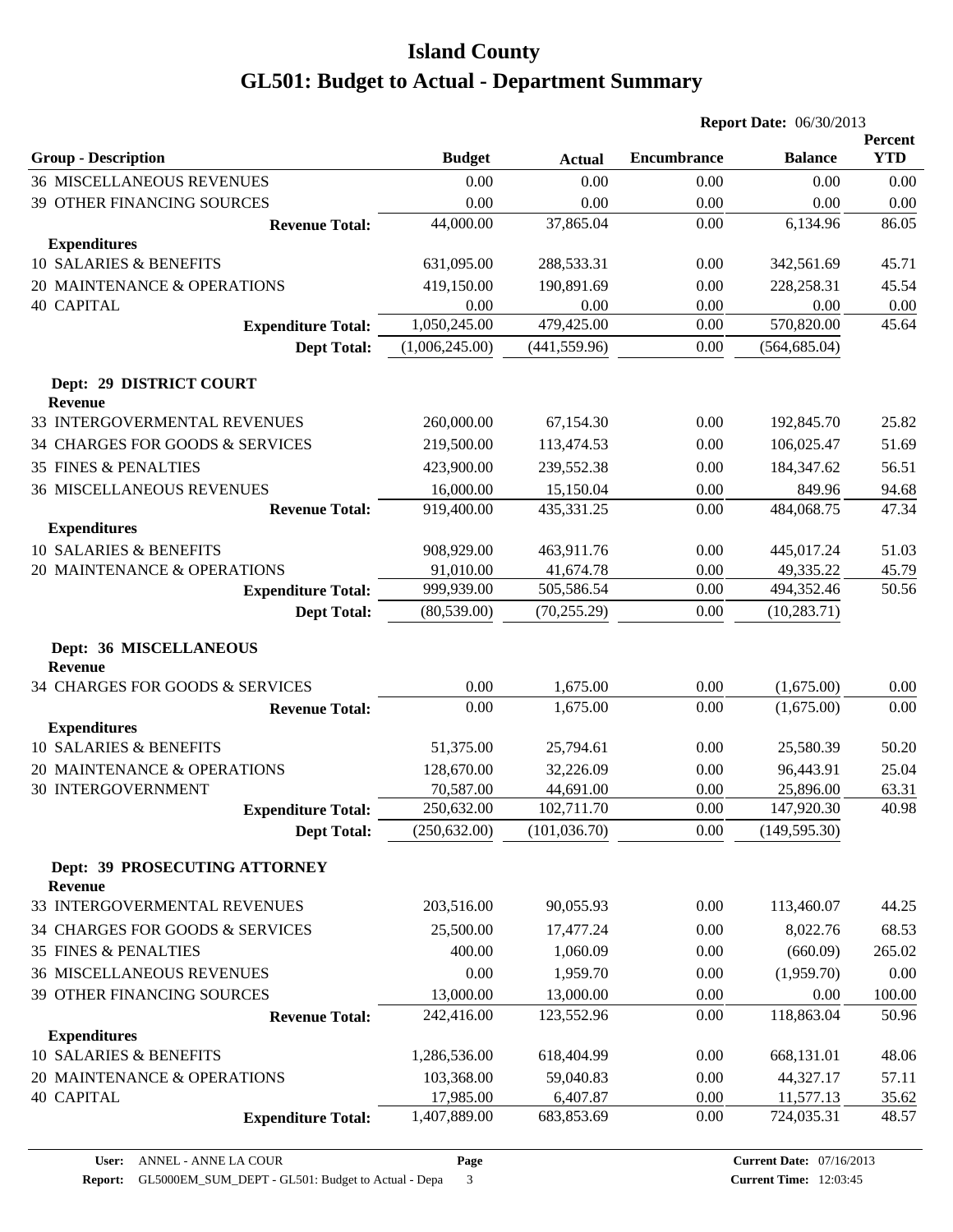|                                                  |                       |                       |                    | <b>Report Date: 06/30/2013</b> |                |
|--------------------------------------------------|-----------------------|-----------------------|--------------------|--------------------------------|----------------|
|                                                  |                       |                       |                    |                                | Percent        |
| <b>Group - Description</b>                       | <b>Budget</b>         | <b>Actual</b>         | <b>Encumbrance</b> | <b>Balance</b>                 | <b>YTD</b>     |
| <b>Dept Total:</b>                               | (1,165,473.00)        | (560, 300.73)         | 0.00               | (605, 172.27)                  |                |
| Dept: 40 SHERIFF                                 |                       |                       |                    |                                |                |
| <b>Revenue</b>                                   |                       |                       |                    |                                |                |
| 32 LICENSES & PERMITS                            | 20,000.00             | 30,512.85             | 0.00               | (10,512.85)                    | 152.56         |
| 33 INTERGOVERMENTAL REVENUES                     | 124,000.00            | 117,179.06            | 0.00               | 6,820.94                       | 94.49          |
| 34 CHARGES FOR GOODS & SERVICES                  | 48,500.00             | 21,539.78             | 0.00               | 26,960.22                      | 44.41          |
| <b>35 FINES &amp; PENALTIES</b>                  | 0.00                  | 496.68                | 0.00               | (496.68)                       | 0.00           |
| <b>36 MISCELLANEOUS REVENUES</b>                 | 10,000.00             | 12,714.19             | 0.00               | (2,714.19)                     | 127.14         |
| <b>38 NONREVENUES</b>                            | 0.00                  | 399.65                | 0.00               | (399.65)                       | 0.00           |
| 39 OTHER FINANCING SOURCES                       | 750,000.00            | 750,000.00            | 0.00               | 0.00                           | 100.00         |
| <b>Revenue Total:</b>                            | 952,500.00            | 932,842.21            | 0.00               | 19,657.79                      | 97.93          |
| <b>Expenditures</b>                              |                       |                       |                    |                                |                |
| 10 SALARIES & BENEFITS                           | 5,116,933.00          | 2,608,755.72          | 0.00               | 2,508,177.28                   | 50.98          |
| 20 MAINTENANCE & OPERATIONS                      | 715,800.00            | 369,045.83            | 0.00               | 346,754.17                     | 51.55          |
| 30 INTERGOVERNMENT                               | 583,000.00            | 291,353.58            | 0.00               | 291,646.42                     | 49.97          |
| <b>40 CAPITAL</b>                                | 20,000.00             | 5,498.05              | 0.00               | 14,501.95                      | 27.49          |
| 50 INTERDEPT & TRANSFERS                         | 56,000.00             | 13,750.00             | 0.00               | 42,250.00                      | 24.55          |
| <b>Expenditure Total:</b>                        | 6,491,733.00          | 3,288,403.18          | 0.00               | 3,203,329.82                   | 50.65          |
| <b>Dept Total:</b>                               | (5,539,233.00)        | (2,355,560.97)        | 0.00               | (3,183,672.03)                 |                |
|                                                  |                       |                       |                    |                                |                |
| <b>Dept: 41 SUPERIOR COURT</b><br><b>Revenue</b> |                       |                       |                    |                                |                |
| 32 LICENSES & PERMITS                            | 20,000.00             | 5,313.00              | 0.00               | 14,687.00                      | 26.56          |
| 33 INTERGOVERMENTAL REVENUES                     | 308,913.00            | 166,539.90            | 0.00               | 142,373.10                     | 53.91          |
| 34 CHARGES FOR GOODS & SERVICES                  | 18,000.00             | 9,332.32              | 0.00               | 8,667.68                       | 51.84          |
| <b>36 MISCELLANEOUS REVENUES</b>                 | 0.00                  | 280.50                | 0.00               | (280.50)                       | 0.00           |
| 39 OTHER FINANCING SOURCES                       | 7,000.00              | 7,000.00              | 0.00               | 0.00                           | 100.00         |
| <b>Revenue Total:</b>                            | 353,913.00            | 188,465.72            | 0.00               | 165,447.28                     | 53.25          |
| <b>Expenditures</b>                              |                       |                       |                    |                                |                |
| 10 SALARIES & BENEFITS                           | 909,690.00            | 425,388.75            | 0.00               | 484,301.25                     | 46.76          |
| 20 MAINTENANCE & OPERATIONS                      | 163,689.00            | 72,878.30             | 0.00               | 90,810.70                      | 44.52          |
| <b>40 CAPITAL</b>                                | 0.00                  | 0.00                  | 0.00               | 0.00                           | 0.00           |
| 50 INTERDEPT & TRANSFERS                         | 350,000.00            | 350,000.00            | 0.00               | 0.00                           | 100.00         |
| <b>Expenditure Total:</b>                        | 1,423,379.00          | 848,267.05            | 0.00               | 575,111.95                     | 59.59          |
| <b>Dept Total:</b>                               | (1,069,466.00)        | (659, 801.33)         | 0.00               | (409, 664.67)                  |                |
|                                                  |                       |                       |                    |                                |                |
| <b>Dept: 42 TREASURER</b>                        |                       |                       |                    |                                |                |
| Revenue                                          |                       |                       |                    |                                |                |
| 31 TAXES                                         | 75,000.00             | 47,802.27             | 0.00               | 27,197.73                      | 63.73          |
| 34 CHARGES FOR GOODS & SERVICES                  | 7,050.00              | 3,007.20              | 0.00               | 4,042.80                       | 42.65          |
| <b>36 MISCELLANEOUS REVENUES</b>                 | 302,000.00            | 281,860.09            | 0.00               | 20,139.91                      | 93.33          |
| <b>Revenue Total:</b>                            | 384,050.00            | 332,669.56            | 0.00               | 51,380.44                      | 86.62          |
| <b>Expenditures</b><br>10 SALARIES & BENEFITS    | 449,828.00            | 234,856.34            | 0.00               | 214,971.66                     | 52.21          |
| 20 MAINTENANCE & OPERATIONS                      |                       |                       | 0.00               |                                |                |
| <b>60 DEBT SERVICE</b>                           | 64,700.00<br>6,000.00 | 36,564.90<br>2,746.02 | 0.00               | 28,135.10<br>3,253.98          | 56.51<br>45.76 |
|                                                  |                       |                       |                    |                                |                |

**Page**

**Report:** GL5000EM\_SUM\_DEPT - GL501: Budget to Actual - Depa 4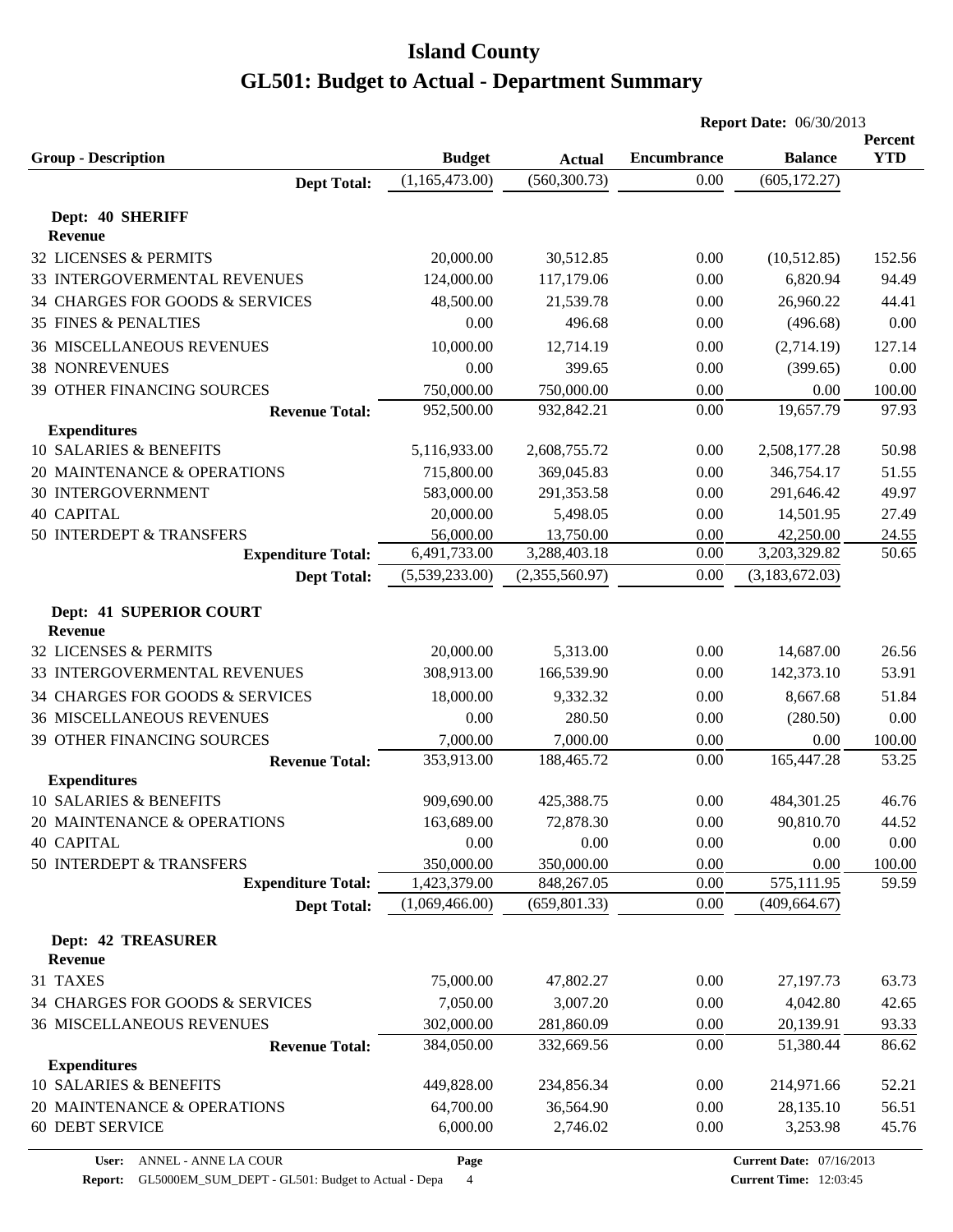|                                                                 |                             |                             |                    | <b>Report Date: 06/30/2013</b> |                       |
|-----------------------------------------------------------------|-----------------------------|-----------------------------|--------------------|--------------------------------|-----------------------|
| <b>Group - Description</b>                                      |                             |                             | <b>Encumbrance</b> |                                | Percent<br><b>YTD</b> |
| <b>Expenditure Total:</b>                                       | <b>Budget</b><br>520,528.00 | <b>Actual</b><br>274,167.26 | 0.00               | <b>Balance</b><br>246,360.74   | 52.67                 |
| <b>Dept Total:</b>                                              | (136, 478.00)               | 58,502.30                   | 0.00               | (194, 980.30)                  |                       |
|                                                                 |                             |                             |                    |                                |                       |
| Dept: 47 BUDGET                                                 |                             |                             |                    |                                |                       |
| <b>Revenue</b>                                                  |                             |                             |                    |                                |                       |
| 34 CHARGES FOR GOODS & SERVICES                                 | 0.00                        | 57.04                       | 0.00               | (57.04)                        | 0.00                  |
| <b>Revenue Total:</b>                                           | 0.00                        | 57.04                       | 0.00               | (57.04)                        | 0.00                  |
| <b>Expenditures</b>                                             |                             |                             |                    |                                |                       |
| 10 SALARIES & BENEFITS                                          | 103,619.00                  | 51,594.56                   | 0.00               | 52,024.44                      | 49.79                 |
| 20 MAINTENANCE & OPERATIONS                                     | 11,600.00                   | 915.72                      | 0.00               | 10,684.28                      | 7.89                  |
| <b>Expenditure Total:</b>                                       | 115,219.00                  | 52,510.28                   | 0.00               | 62,708.72                      | 45.57                 |
| <b>Dept Total:</b>                                              | (115, 219.00)               | (52, 453.24)                | 0.00               | (62,765.76)                    |                       |
| <b>Dept: 48 EMERGENCY MANAGEMENT</b><br><b>Revenue</b>          |                             |                             |                    |                                |                       |
| 33 INTERGOVERMENTAL REVENUES                                    | 257,585.00                  | 4,252.60                    | 0.00               | 253,332.40                     | 1.65                  |
| <b>Revenue Total:</b>                                           | 257,585.00                  | 4,252.60                    | 0.00               | 253,332.40                     | 1.65                  |
| <b>Expenditures</b>                                             |                             |                             |                    |                                |                       |
| 10 SALARIES & BENEFITS                                          | 52,615.00                   | 26,282.45                   | 0.00               | 26,332.55                      | 49.95                 |
| 20 MAINTENANCE & OPERATIONS                                     | 265,935.00                  | 52,502.32                   | 0.00               | 213,432.68                     | 19.74                 |
| <b>40 CAPITAL</b>                                               | 0.00                        | 0.00                        | 0.00               | 0.00                           | 0.00                  |
| <b>Expenditure Total:</b>                                       | 318,550.00                  | 78,784.77                   | 0.00               | 239,765.23                     | 24.73                 |
| <b>Dept Total:</b>                                              | (60, 965.00)                | (74, 532.17)                | 0.00               | 13,567.17                      |                       |
| Dept: 51 CIVIL SERVICE<br><b>Expenditures</b>                   |                             |                             |                    |                                |                       |
| 10 SALARIES & BENEFITS                                          | 0.00                        | 0.00                        | 0.00               | 0.00                           | 0.00                  |
| 20 MAINTENANCE & OPERATIONS                                     | 0.00                        | 0.00                        | 0.00               | 0.00                           | 0.00                  |
| <b>Expenditure Total:</b>                                       | 0.00                        | 0.00                        | 0.00               | 0.00                           | 0.00                  |
| <b>Dept Total:</b>                                              | 0.00                        | 0.00                        | 0.00               | 0.00                           |                       |
| Dept: 53 PLANNING                                               |                             |                             |                    |                                |                       |
| Revenue<br>32 LICENSES & PERMITS                                | 854,000.00                  | 487,035.52                  | 0.00               | 366,964.48                     | 57.02                 |
|                                                                 |                             |                             |                    |                                |                       |
| 33 INTERGOVERMENTAL REVENUES<br>34 CHARGES FOR GOODS & SERVICES | 32,188.00                   | 45,770.03                   | 0.00<br>0.00       | (13,582.03)                    | 142.19                |
| <b>36 MISCELLANEOUS REVENUES</b>                                | 508,425.00<br>300.00        | 233,205.01<br>165.66        |                    | 275,219.99<br>134.34           | 45.86                 |
|                                                                 |                             |                             | 0.00               |                                | 55.22<br>100.00       |
| 39 OTHER FINANCING SOURCES<br><b>Revenue Total:</b>             | 49,000.00<br>1,443,913.00   | 49,000.00<br>815,176.22     | 0.00<br>0.00       | 0.00<br>628,736.78             | 56.45                 |
| <b>Expenditures</b>                                             |                             |                             |                    |                                |                       |
| 10 SALARIES & BENEFITS                                          | 1,448,952.00                | 654,212.10                  | 0.00               | 794,739.90                     | 45.15                 |
| 20 MAINTENANCE & OPERATIONS                                     | 143,255.00                  | 39,468.31                   | 0.00               | 103,786.69                     | 27.55                 |
| <b>Expenditure Total:</b>                                       | 1,592,207.00                | 693,680.41                  | 0.00               | 898,526.59                     | 43.56                 |
| <b>Dept Total:</b>                                              | (148, 294.00)               | 121,495.81                  | 0.00               | (269, 789.81)                  |                       |
| Dept: 54 GENERAL SERVICES ADMIN<br><b>Revenue</b>               |                             |                             |                    |                                |                       |
| 31 TAXES                                                        | 0.00                        | $0.00\,$                    | 0.00               | 0.00                           | 0.00                  |
|                                                                 |                             |                             |                    |                                |                       |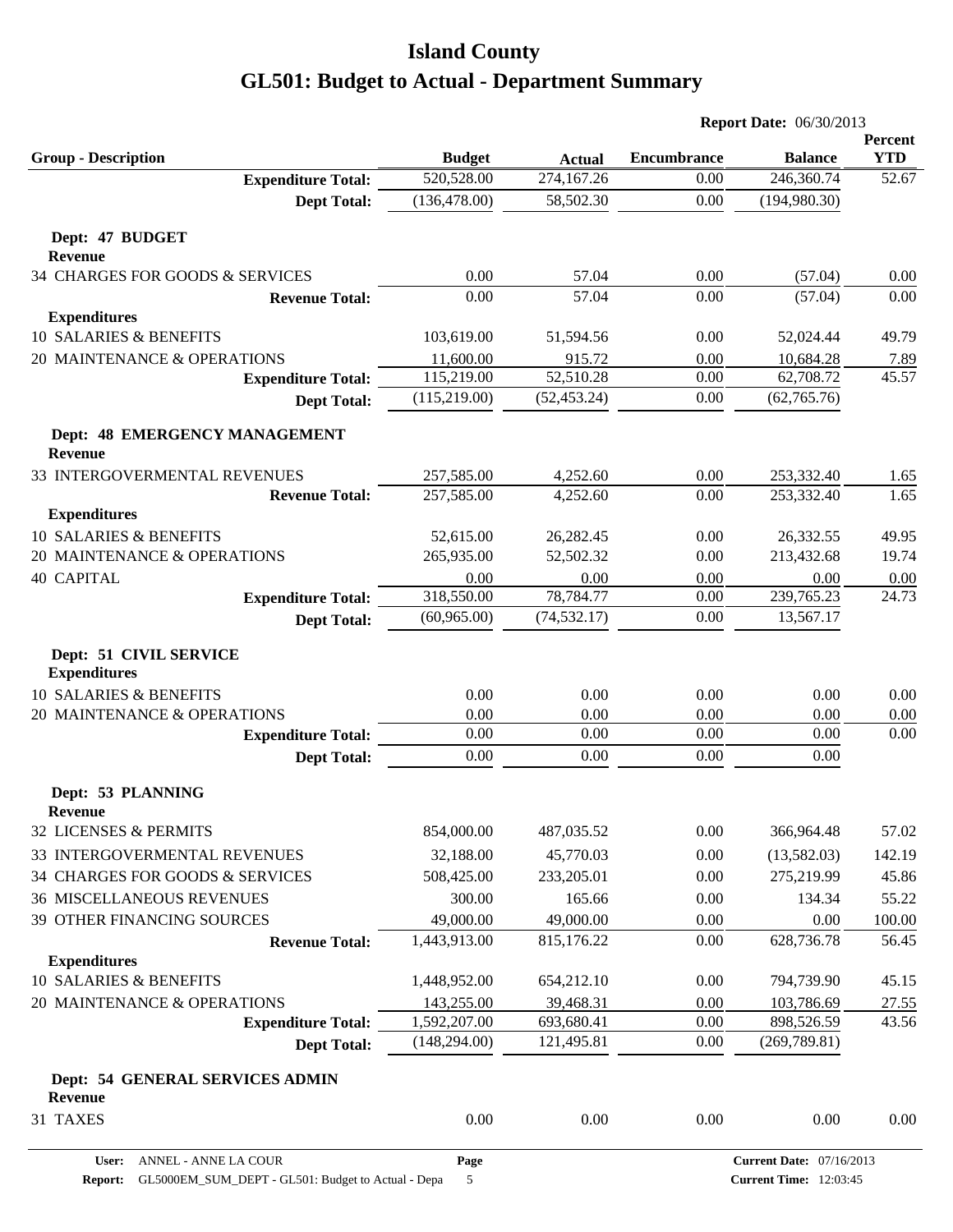|                                                    |                |               |                    | <b>Report Date: 06/30/2013</b> |                       |
|----------------------------------------------------|----------------|---------------|--------------------|--------------------------------|-----------------------|
| <b>Group - Description</b>                         | <b>Budget</b>  | <b>Actual</b> | <b>Encumbrance</b> | <b>Balance</b>                 | Percent<br><b>YTD</b> |
| 32 LICENSES & PERMITS                              | 19,625.00      | 13,741.00     | 0.00               | 5,884.00                       | 70.01                 |
| 33 INTERGOVERMENTAL REVENUES                       | 52,582.00      | 0.00          | 0.00               | 52,582.00                      | 0.00                  |
| 34 CHARGES FOR GOODS & SERVICES                    | 18,875.00      | 13,688.10     | 0.00               | 5,186.90                       | 72.51                 |
| 35 FINES & PENALTIES                               | 4,000.00       | 695.00        | 0.00               | 3,305.00                       | 17.37                 |
| <b>36 MISCELLANEOUS REVENUES</b>                   | 3,500.00       | 2,280.00      | 0.00               | 1,220.00                       | 65.14                 |
| <b>Revenue Total:</b>                              | 98,582.00      | 30,404.10     | 0.00               | 68,177.90                      | 30.84                 |
| <b>Expenditures</b>                                |                |               |                    |                                |                       |
| 10 SALARIES & BENEFITS                             | 107,290.00     | 66,862.25     | 0.00               | 40,427.75                      | 62.31                 |
| 20 MAINTENANCE & OPERATIONS                        | 1,078,259.00   | 517,875.08    | 0.00               | 560,383.92                     | 48.02                 |
| <b>30 INTERGOVERNMENT</b>                          | 10,094.00      | 9,865.05      | 0.00               | 228.95                         | 97.73                 |
| <b>Expenditure Total:</b>                          | 1,195,643.00   | 594,602.38    | 0.00               | 601,040.62                     | 49.73                 |
| <b>Dept Total:</b>                                 | (1,097,061.00) | (564, 198.28) | 0.00               | (532, 862.72)                  |                       |
| <b>Dept: 59 HUMAN RESOURCES</b><br>Revenue         |                |               |                    |                                |                       |
| 34 CHARGES FOR GOODS & SERVICES                    | 0.00           | 1.00          | 0.00               | (1.00)                         | 0.00                  |
| <b>36 MISCELLANEOUS REVENUES</b>                   | 0.00           | 0.00          | 0.00               | 0.00                           | 0.00                  |
| <b>Revenue Total:</b>                              | 0.00           | 1.00          | 0.00               | (1.00)                         | 0.00                  |
| <b>Expenditures</b>                                |                |               |                    |                                |                       |
| 10 SALARIES & BENEFITS                             | 223,622.00     | 111,099.56    | 0.00               | 112,522.44                     | 49.68                 |
| 20 MAINTENANCE & OPERATIONS                        | 48,900.00      | 45,374.41     | 0.00               | 3,525.59                       | 92.79                 |
| <b>Expenditure Total:</b>                          | 272,522.00     | 156,473.97    | 0.00               | 116,048.03                     | 57.41                 |
| <b>Dept Total:</b>                                 | (272, 522.00)  | (156, 472.97) | 0.00               | (116,049.03)                   |                       |
| Dept: 90 x FUND NON-DEPARTMENTAL<br><b>Revenue</b> |                |               |                    |                                |                       |
| 30 USE OF FUND BALANCE/RESERVES                    | 239,736.00     | 0.00          | 0.00               | 239,736.00                     | 0.00                  |
| 31 TAXES                                           | 13,220,000.00  | 7,666,908.81  | 0.00               | 5,553,091.19                   | 57.99                 |
| 33 INTERGOVERMENTAL REVENUES                       | 998,000.00     | 650,145.48    | 0.00               | 347,854.52                     | 65.14                 |
| 34 CHARGES FOR GOODS & SERVICES                    | 30,000.00      | 18,415.97     | 0.00               | 11,584.03                      | 61.38                 |
| <b>36 MISCELLANEOUS REVENUES</b>                   | 65,000.00      | 905.50        | 0.00               | 64,094.50                      | 1.39                  |
| 39 OTHER FINANCING SOURCES                         | 1,355,800.00   | 1,355,800.00  | 0.00               | 0.00                           | 100.00                |
| <b>Revenue Total:</b>                              | 15,908,536.00  | 9,692,175.76  | 0.00               | 6,216,360.24                   | 60.92                 |
| <b>Expenditures</b>                                |                |               |                    |                                |                       |
| 20 MAINTENANCE & OPERATIONS                        | 378,886.00     | 0.00          | 0.00               | 378,886.00                     | 0.00                  |
| 50 INTERDEPT & TRANSFERS                           | 1,277,331.00   | 964,782.36    | 0.00               | 312,548.64                     | 75.53                 |
| <b>Expenditure Total:</b>                          | 1,656,217.00   | 964,782.36    | 0.00               | 691,434.64                     | 58.25                 |
| <b>Dept Total:</b>                                 | 14,252,319.00  | 8,727,393.40  | 0.00               | 5,524,925.60                   |                       |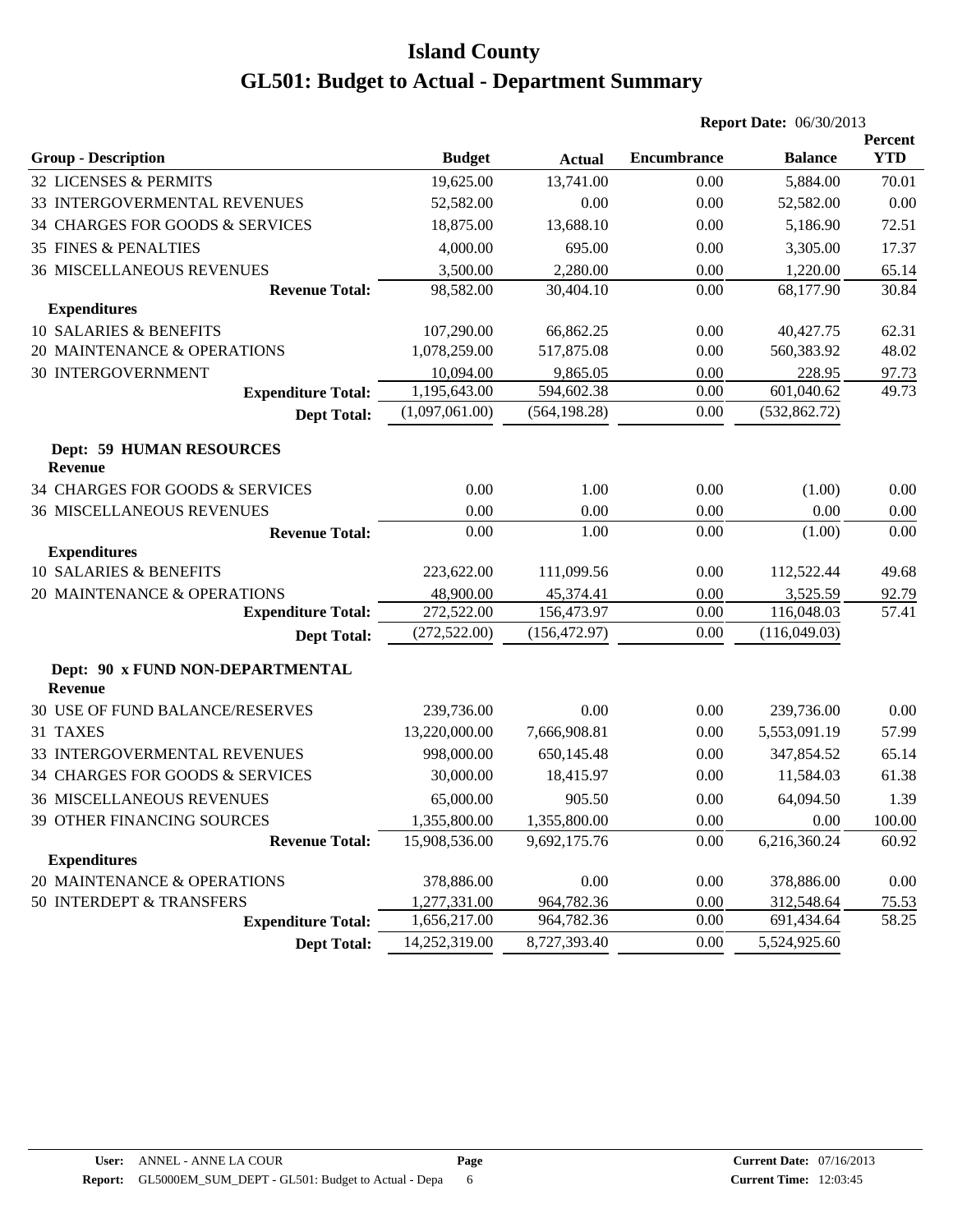|                                                                                                  | <b>Prior Years to Date Actuals</b> |               | 2013<br>Approved     | 2013<br><b>Month</b><br>to Date @ | 2013<br>Year to<br>Date @ | 2013<br><b>Encumbered</b><br>Amount @ | 2013<br>Balance @ | <b>Percent</b>                                            |
|--------------------------------------------------------------------------------------------------|------------------------------------|---------------|----------------------|-----------------------------------|---------------------------|---------------------------------------|-------------------|-----------------------------------------------------------|
| Object<br><b>Description</b>                                                                     | 2011                               | 2012          | <b>Budget</b>        | 06/30/2013                        | 06/30/2013                | 06/30/2013                            | 06/30/2013        | <b>YTD</b>                                                |
| 2% HOTEL/MOTEL PUBLIC FACILITI (124)                                                             |                                    |               |                      |                                   |                           |                                       |                   |                                                           |
| USE OF FUND BALANCE                                                                              | 0.00                               | 0.00          | 0.00                 | 0.00                              | 0.00                      | 0.00                                  | 0.00              | 0%                                                        |
| <b>REVENUES</b>                                                                                  | 48,409.25                          | 50,586.18     | 156,700.00           | 8,296.85                          | 58,906.96                 | 0.00                                  | 97,793.04         | 38 %                                                      |
| <b>EXPENDITURES</b>                                                                              | (59,089.60)                        | (53, 547.78)  | (150,000.00)         | (29, 147.00)                      | (64,930.52)               | 0.00                                  | (85,069.48)       | 43 %                                                      |
| <b>TRANSFERS OUT</b>                                                                             | (4,500.00)                         | (5,100.00)    | (6,700.00)           | 0.00                              | (6,700.00)                | 0.00                                  | 0.00              | 100 %                                                     |
| Net 2% HOTEL/MOTEL PUBLIC FACILITI (124)                                                         | (15, 180.35)                       | (8,061.60)    | 0.00                 | (20, 850.15)                      | (12, 723.56)              | 0.00                                  | 12,723.56         |                                                           |
| <b>ALCOHOL/SUBSTANCE ABUSE (123)</b>                                                             |                                    |               |                      |                                   |                           |                                       |                   |                                                           |
| USE OF FUND BALANCE                                                                              | 0.00                               | 0.00          | 0.00                 | 0.00                              | 0.00                      | 0.00                                  | 0.00              | 0%                                                        |
| <b>REVENUES</b>                                                                                  | 4,659.71                           | 39,198.12     | 66,000.00            | 7,067.91                          | 59,141.89                 | 0.00                                  | 6,858.11          | 90 %                                                      |
| <b>GRANT REVENUES</b>                                                                            | 128,281.78                         | 143,748.68    | 509,980.00           | 34,562.00                         | 169,962.28                | 0.00                                  | 340,017.72        | 33 %                                                      |
| <b>EXPENDITURES</b>                                                                              | (199, 056.93)                      | (228, 662.62) | (575,980.00)         | (50,697.14)                       | (268, 016.69)             | 0.00                                  | (307, 963.31)     | 47 %                                                      |
| <b>TRANSFERS IN</b>                                                                              | 0.00                               | 6,000.00      | 0.00                 | 0.00                              | 0.00                      | 0.00                                  | 0.00              | $0\%$                                                     |
| <b>TRANSFERS OUT</b>                                                                             | (1,587.40)                         | (5,000.00)    | 0.00                 | 0.00                              | 0.00                      | 0.00                                  | 0.00              | $0\%$                                                     |
| Net ALCOHOL/SUBSTANCE ABUSE (123)                                                                | (67, 702.84)                       | (44, 715.82)  | 0.00                 | (9,067.23)                        | (38, 912.52)              | 0.00                                  | 38,912.52         |                                                           |
| <b>ANTI-PROFITEERING (136)</b>                                                                   |                                    |               |                      |                                   |                           |                                       |                   |                                                           |
| <b>USE OF FUND BALANCE</b>                                                                       | 0.00                               | 0.00          | 0.00                 | 0.00                              | 0.00                      | 0.00                                  | 0.00              | 0%                                                        |
| <b>REVENUES</b>                                                                                  | 12.08                              | 9.08          | 0.00                 | 1.25                              | 9.83                      | 0.00                                  | (9.83)            | $0\%$                                                     |
| <b>TRANSFERS OUT</b>                                                                             | 0.00                               | 0.00          | 0.00                 | 0.00                              | 0.00                      | 0.00                                  | 0.00              | $0\%$                                                     |
| Net ANTI-PROFITEERING (136)                                                                      | 12.08                              | 9.08          | 0.00                 | 1.25                              | 9.83                      | 0.00                                  | (9.83)            |                                                           |
| <b>AUDITOR'S O &amp; M (118)</b>                                                                 |                                    |               |                      |                                   |                           |                                       |                   |                                                           |
| USE OF FUND BALANCE                                                                              | 0.00                               | 0.00          | 13,920.00            | 0.00                              | 0.00                      | 0.00                                  | 13,920.00         | $0\%$                                                     |
| <b>REVENUES</b>                                                                                  | 33,251.60                          | 35,423.00     | 125,000.00           | 6,447.20                          | 39,893.60                 | 0.00                                  | 85,106.40         | 32 %                                                      |
| <b>EXPENDITURES</b>                                                                              | (75, 207.71)                       | (94, 240.12)  | (164, 320.00)        | (8, 181.63)                       | (81, 486.52)              | 0.00                                  | (82, 833.48)      | 50 %                                                      |
| <b>TRANSFERS IN</b>                                                                              | 25,400.00                          | 25,400.00     | 25,400.00            | 0.00                              | 25,400.00                 | 0.00                                  | 0.00              | 100 %                                                     |
| <b>TRANSFERS OUT</b>                                                                             | 0.00                               | 0.00          | 0.00                 | 0.00                              | 0.00                      | 0.00                                  | 0.00              | $0\%$                                                     |
| Net AUDITOR'S O & M (118)                                                                        | (16, 556.11)                       | (33, 417.12)  | 0.00                 | (1,734.43)                        | (16, 192.92)              | 0.00                                  | 16,192.92         |                                                           |
| <b>CAPITAL DRAINAGE (321)</b>                                                                    |                                    |               |                      |                                   |                           |                                       |                   |                                                           |
| <b>REVENUES</b>                                                                                  | 0.00                               | 0.00          | 0.00                 | 0.00                              | 0.00                      | 0.00                                  | 0.00              | $0\%$                                                     |
| <b>EXPENDITURES</b>                                                                              | (44, 529.18)                       | (113,784.50)  | (685,000.00)         | (20, 522.69)                      | (65, 385.78)              | 0.00                                  | (619, 614.22)     | 10%                                                       |
| <b>TRANSFERS IN</b>                                                                              | 111,000.00                         | 295,588.40    | 715,800.00           | 0.00                              | 220,400.00                | 0.00                                  | 495,400.00        | 31 %                                                      |
| <b>TRANSFERS OUT</b>                                                                             | (16,800.00)                        | (31,500.00)   | (30,800.00)          | 0.00                              | (30,800.00)               | 0.00                                  | 0.00              | 100 %                                                     |
| Net CAPITAL DRAINAGE (321)                                                                       | 49,670.82                          | 150,303.90    | 0.00                 | (20, 522.69)                      | 124,214.22                | 0.00                                  | (124, 214.22)     |                                                           |
| CASA FUND (131)                                                                                  |                                    |               |                      |                                   |                           |                                       |                   |                                                           |
| USE OF FUND BALANCE                                                                              | 0.00                               | 0.00          | 0.00                 | 0.00                              | 0.00                      | 0.00                                  | 0.00              | 0%                                                        |
| <b>REVENUES</b>                                                                                  | 4,570.85                           | 0.00          | 0.00                 | (35.92)                           | 305.08                    | 0.00                                  | (305.08)          | 0%                                                        |
| <b>GRANT REVENUES</b>                                                                            | 18,156.80                          | 25,405.25     | 60,284.00            | 5,086.00                          | 25,306.00                 | 0.00                                  | 34,978.00         | 42 %                                                      |
| <b>EXPENDITURES</b>                                                                              | (54, 174.33)                       | (55, 416.34)  | (110, 875.00)        | (7,625.50)                        | (45,077.87)               | 0.00                                  | (65, 797.13)      | 41 %                                                      |
| <b>TRANSFERS IN</b>                                                                              | 50,591.00                          | 50,591.00     | 50,591.00            | 0.00                              | 50,591.00                 | 0.00                                  | 0.00              | 100 %                                                     |
| User: ANNEL - ANNE LA COUR<br>Report: GL5010EM_FUND - GL535: Multi Year Budget to Actual by Fund |                                    |               | Page<br>$\mathbf{1}$ |                                   |                           |                                       |                   | Current Date: 07/16/2013<br><b>Current Time: 12:05:14</b> |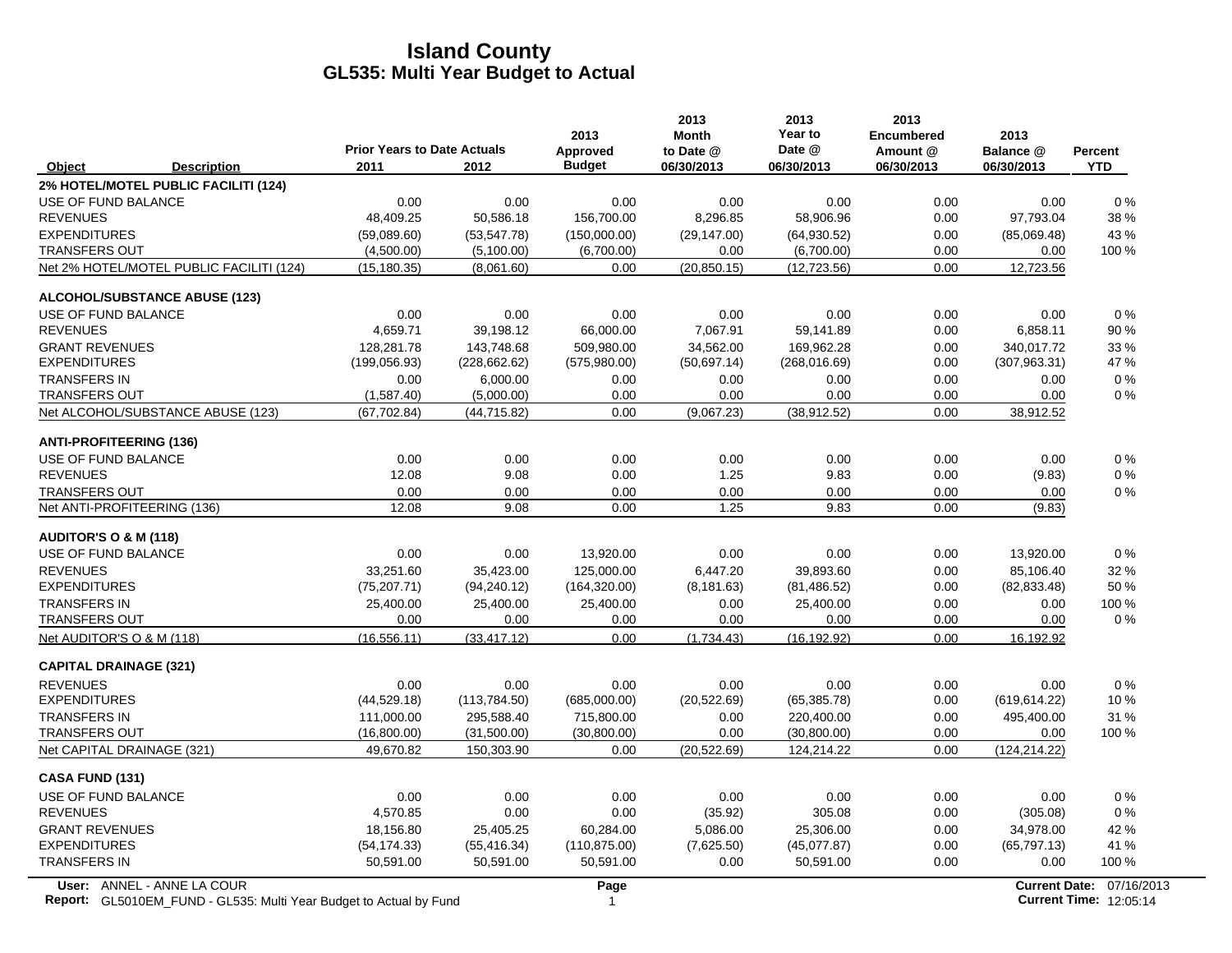|                                             | <b>Prior Years to Date Actuals</b> |               | 2013<br>Approved | 2013<br><b>Month</b><br>to Date @ | 2013<br>Year to<br>Date @ | 2013<br><b>Encumbered</b><br>Amount @ | 2013<br>Balance @ | Percent    |
|---------------------------------------------|------------------------------------|---------------|------------------|-----------------------------------|---------------------------|---------------------------------------|-------------------|------------|
| Object<br><b>Description</b>                | 2011                               | 2012          | <b>Budget</b>    | 06/30/2013                        | 06/30/2013                | 06/30/2013                            | 06/30/2013        | <b>YTD</b> |
| <b>TRANSFERS OUT</b>                        | 0.00                               | 0.00          | 0.00             | 0.00                              | 0.00                      | 0.00                                  | 0.00              | 0%         |
| Net CASA FUND (131)                         | 19,144.32                          | 20,579.91     | 0.00             | (2,575.42)                        | 31,124.21                 | 0.00                                  | (31, 124.21)      |            |
| <b>CLEAN WATER UTILITY (154)</b>            |                                    |               |                  |                                   |                           |                                       |                   |            |
| <b>REVENUES</b>                             | 0.00                               | 815,805.21    | 1,535,000.00     | 11,263.26                         | 828,594.06                | 0.00                                  | 706,405.94        | 54 %       |
| <b>GRANT REVENUES</b>                       | 0.00                               | 0.00          | 0.00             | 0.00                              | 0.00                      | 0.00                                  | 0.00              | $0\%$      |
| <b>EXPENDITURES</b>                         | 0.00                               | (165, 907.89) | (1,535,000.00)   | (202.74)                          | (15,826.09)               | 0.00                                  | (1,519,173.91)    | 1%         |
| <b>TRANSFERS OUT</b>                        | 0.00                               | 0.00          | 0.00             | 0.00                              | 0.00                      | 0.00                                  | 0.00              | $0\%$      |
| Net CLEAN WATER UTILITY (154)               | 0.00                               | 649,897.32    | 0.00             | 11,060.52                         | 812,767.97                | 0.00                                  | (812, 767.97)     |            |
| <b>COMM MENTAL HEALTH FACILITY (148)</b>    |                                    |               |                  |                                   |                           |                                       |                   |            |
| <b>REVENUES</b>                             | 2.893.56                           | 2.411.30      | 5,790.00         | 482.26                            | 2.893.56                  | 0.00                                  | 2.896.44          | 50 %       |
| <b>EXPENDITURES</b>                         | (3,530.88)                         | (2,542.56)    | (5,790.00)       | (342.00)                          | (2,052.00)                | 0.00                                  | (3,738.00)        | 35 %       |
| <b>TRANSFERS OUT</b>                        | 0.00                               | 0.00          | 0.00             | 0.00                              | 0.00                      | 0.00                                  | 0.00              | $0\%$      |
| Net COMM MENTAL HEALTH FACILITY (148)       | (637.32)                           | (131.26)      | 0.00             | 140.26                            | 841.56                    | 0.00                                  | (841.56)          |            |
| <b>CONSERVATION FUTURES (132)</b>           |                                    |               |                  |                                   |                           |                                       |                   |            |
| USE OF FUND BALANCE                         | 0.00                               | 0.00          | 0.00             | 0.00                              | 0.00                      | 0.00                                  | 0.00              | 0%         |
| <b>REVENUES</b>                             | 377,825.12                         | 376,200.00    | 780,100.00       | 14,478.87                         | 385,702.79                | 0.00                                  | 394,397.21        | 49 %       |
| <b>GRANT REVENUES</b>                       | 27,291.64                          | 1,296.84      | 0.00             | 0.00                              | 36,014.58                 | 0.00                                  | (36,014.58)       | 0%         |
| <b>EXPENDITURES</b>                         | (49,898.04)                        | (63, 323.46)  | (780, 100.00)    | (424, 271.77)                     | (488, 185.78)             | 0.00                                  | (291, 914.22)     | 63%        |
| <b>TRANSFERS OUT</b>                        | 0.00                               | 0.00          | 0.00             | 0.00                              | 0.00                      | 0.00                                  | 0.00              | $0\%$      |
| Net CONSERVATION FUTURES (132)              | 355,218.72                         | 314,173.38    | 0.00             | (409, 792.90)                     | (66, 468.41)              | 0.00                                  | 66,468.41         |            |
| <b>CONSTRUCTION &amp; ACQUISITION (308)</b> |                                    |               |                  |                                   |                           |                                       |                   |            |
| USE OF FUND BALANCE                         | 0.00                               | 0.00          | 0.00             | 0.00                              | 0.00                      | 0.00                                  | 0.00              | $0\%$      |
| <b>EXPENDITURES</b>                         | 0.00                               | 0.00          | 0.00             | 0.00                              | 0.00                      | 0.00                                  | 0.00              | $0\%$      |
| <b>TRANSFERS IN</b>                         | 0.00                               | 0.00          | 0.00             | 0.00                              | 0.00                      | 0.00                                  | 0.00              | $0\%$      |
| Net CONSTRUCTION & ACQUISITION (308)        | 0.00                               | 0.00          | 0.00             | 0.00                              | 0.00                      | 0.00                                  | 0.00              |            |
| <b>CORNET BAY DOCK (119)</b>                |                                    |               |                  |                                   |                           |                                       |                   |            |
| <b>REVENUES</b>                             | 14,285.00                          | 10,345.00     | 21,000.00        | 1,419.25                          | 12,107.75                 | 0.00                                  | 8,892.25          | 58 %       |
| <b>EXPENDITURES</b>                         | (3,728.33)                         | (3,541.47)    | (20, 100.00)     | (834.49)                          | (4,520.51)                | 0.00                                  | (15, 579.49)      | 22 %       |
| <b>TRANSFERS OUT</b>                        | (700.00)                           | (700.00)      | (900.00)         | 0.00                              | (900.00)                  | 0.00                                  | 0.00              | 100 %      |
| Net CORNET BAY DOCK (119)                   | 9,856.67                           | 6,103.53      | 0.00             | 584.76                            | 6,687.24                  | 0.00                                  | (6,687.24)        |            |
| <b>COUNTY FAIR (110)</b>                    |                                    |               |                  |                                   |                           |                                       |                   |            |
| <b>REVENUES</b>                             | 87.723.18                          | 76.272.06     | 0.00             | 0.00                              | 0.00                      | 0.00                                  | 0.00              | $0\%$      |
| <b>GRANT REVENUES</b>                       | 0.00                               | 0.00          | 0.00             | 49,990.00                         | 49,990.00                 | 0.00                                  | (49,990.00)       | $0\%$      |
| <b>EXPENDITURES</b>                         | (83, 148.77)                       | (44,804.92)   | 0.00             | 139.68                            | (50,030.00)               | 0.00                                  | 50,030.00         | $0\%$      |
| <b>TRANSFERS IN</b>                         | 8,581.72                           | 0.00          | 0.00             | 0.00                              | 0.00                      | 0.00                                  | 0.00              | $0\%$      |
| <b>TRANSFERS OUT</b>                        | 0.00                               | 0.00          | 0.00             | 0.00                              | 0.00                      | 0.00                                  | 0.00              | 0%         |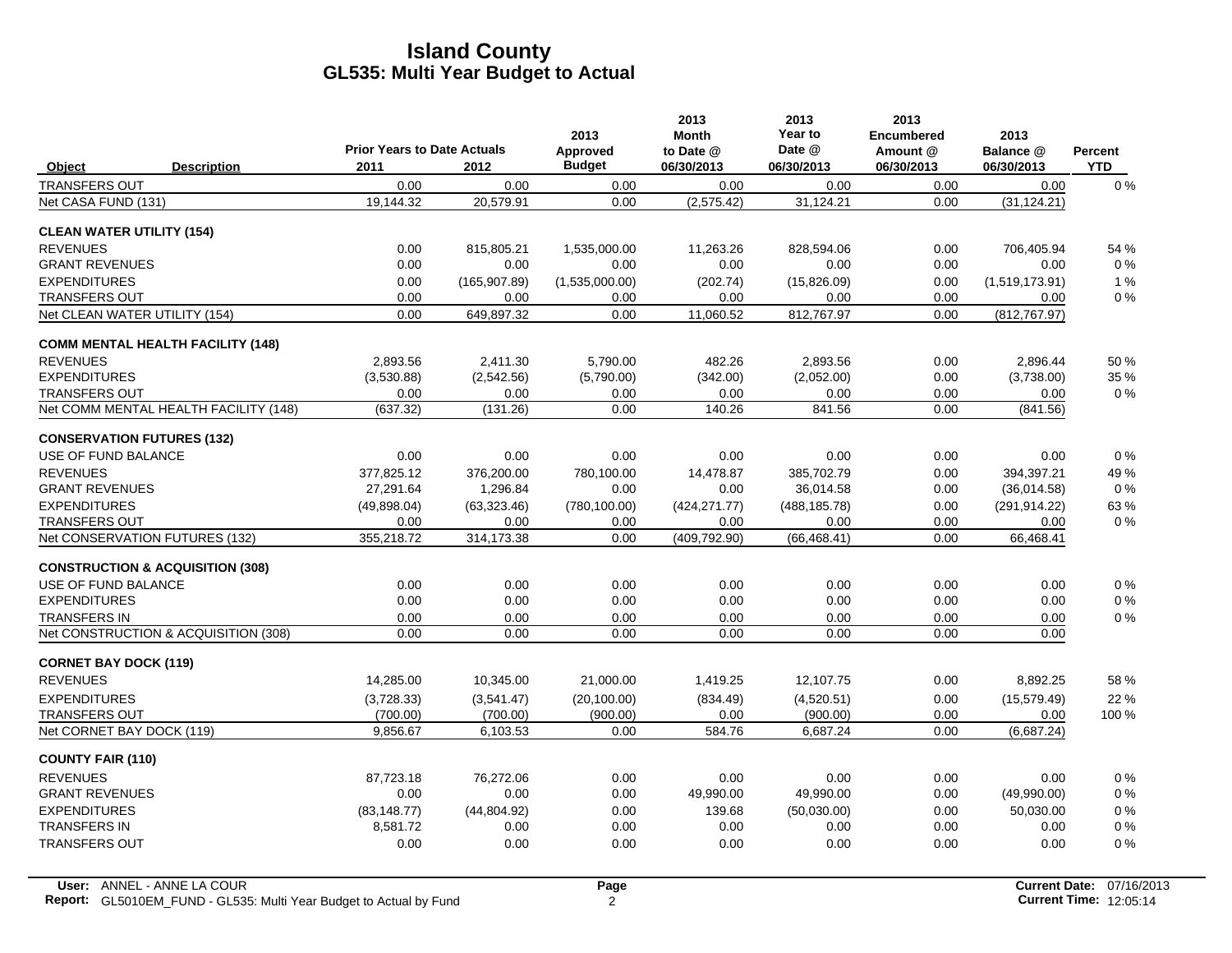|                                         |                                    |                | 2013            | 2013<br><b>Month</b> | 2013<br>Year to | 2013<br><b>Encumbered</b> | 2013           |                |
|-----------------------------------------|------------------------------------|----------------|-----------------|----------------------|-----------------|---------------------------|----------------|----------------|
|                                         | <b>Prior Years to Date Actuals</b> |                | Approved        | to Date @            | Date @          | Amount @                  | Balance @      | <b>Percent</b> |
| Object<br><b>Description</b>            | 2011                               | 2012           | <b>Budget</b>   | 06/30/2013           | 06/30/2013      | 06/30/2013                | 06/30/2013     | <b>YTD</b>     |
| Net COUNTY FAIR (110)                   | 13,156.13                          | 31.467.14      | 0.00            | 50.129.68            | (40.00)         | 0.00                      | 40.00          |                |
| <b>COUNTY LAW LIBRARY (103)</b>         |                                    |                |                 |                      |                 |                           |                |                |
| USE OF FUND BALANCE                     | 0.00                               | 0.00           | 0.00            | 0.00                 | 0.00            | 0.00                      | 0.00           | $0\%$          |
| <b>REVENUES</b>                         | 13.425.75                          | 12.423.61      | 27.100.00       | 1.822.70             | 12.088.86       | 0.00                      | 15.011.14      | 45 %           |
| <b>EXPENDITURES</b>                     | (15, 109.56)                       | (14, 307.71)   | (27, 100.00)    | (2, 113.30)          | (13, 208.58)    | 0.00                      | (13,891.42)    | 49 %           |
| <b>TRANSFERS OUT</b>                    | 0.00                               | 0.00           | 0.00            | 0.00                 | 0.00            | 0.00                      | 0.00           | $0\%$          |
| Net COUNTY LAW LIBRARY (103)            | (1,683.81)                         | (1,884.10)     | 0.00            | (290.60)             | (1, 119.72)     | 0.00                      | 1,119.72       |                |
| <b>COUNTY ROAD (101)</b>                |                                    |                |                 |                      |                 |                           |                |                |
| USE OF FUND BALANCE                     | 0.00                               | 0.00           | 0.00            | 0.00                 | 0.00            | 0.00                      | 0.00           | 0%             |
| <b>REVENUES</b>                         | 7,643,034.90                       | 7,458,150.08   | 14,282,800.00   | 618,802.59           | 7,584,752.39    | 0.00                      | 6,698,047.61   | 53%            |
| <b>GRANT REVENUES</b>                   | 629,903.25                         | 689,305.90     | 2,579,017.00    | 18,675.40            | 286,915.70      | 0.00                      | 2,292,101.30   | 11 %           |
| <b>EXPENDITURES</b>                     | (4,020,952.77)                     | (4,424,034.99) | (14,358,150.00) | (992, 224.34)        | (4,600,713.91)  | 0.00                      | (9,757,436.09) | 32 %           |
| <b>TRANSFERS IN</b>                     | 0.00                               | 134,000.00     | 0.00            | 0.00                 | 0.00            | 0.00                      | 0.00           | $0\%$          |
| <b>TRANSFERS OUT</b>                    | (1,514,967.00)                     | (1,618,567.00) | (2,503,667.00)  | 0.00                 | (1,693,967.00)  | 0.00                      | (809, 700.00)  | 68%            |
| Net COUNTY ROAD (101)                   | 2,737,018.38                       | 2,238,853.99   | 0.00            | (354, 746.35)        | 1,576,987.18    | 0.00                      | (1,576,987.18) |                |
| <b>COURTHOUSE EXPANSION (309)</b>       |                                    |                |                 |                      |                 |                           |                |                |
| <b>REVENUES</b>                         | 9.05                               | 6.77           | 0.00            | 0.93                 | 7.31            | 0.00                      | (7.31)         | $0\%$          |
| <b>TRANSFERS OUT</b>                    | 0.00                               | 0.00           | 0.00            | 0.00                 | 0.00            | 0.00                      | 0.00           | $0\%$          |
| Net COURTHOUSE EXPANSION (309)          | 9.05                               | 6.77           | 0.00            | 0.93                 | 7.31            | 0.00                      | (7.31)         |                |
| <b>DEVELOPMENTAL DISABILITIES (114)</b> |                                    |                |                 |                      |                 |                           |                |                |
| USE OF FUND BALANCE                     | 0.00                               | 0.00           | 0.00            | 0.00                 | 0.00            | 0.00                      | 0.00           | 0%             |
| <b>REVENUES</b>                         | 88.627.53                          | 87,149.64      | 150,000.00      | 76.873.60            | 81.154.78       | 0.00                      | 68.845.22      | 54 %           |
| <b>GRANT REVENUES</b>                   | 196,027.00                         | 142,607.00     | 524,470.00      | 90,013.57            | 169,187.57      | 0.00                      | 355,282.43     | 32 %           |
| <b>EXPENDITURES</b>                     | (247, 113.97)                      | (149, 654.01)  | (599, 363.00)   | (74, 855.12)         | (171, 804.31)   | 0.00                      | (427, 558.69)  | 29 %           |
| <b>TRANSFERS OUT</b>                    | (3,968.50)                         | (58, 486.00)   | (75, 107.00)    | 0.00                 | (75, 107.00)    | 0.00                      | 0.00           | 100 %          |
| Net DEVELOPMENTAL DISABILITIES (114)    | 33.572.06                          | 21.616.63      | 0.00            | 92,032.05            | 3,431.04        | 0.00                      | (3,431.04)     |                |
| <b>DRUG SEIZURE (133)</b>               |                                    |                |                 |                      |                 |                           |                |                |
| USE OF FUND BALANCE                     | 0.00                               | 0.00           | 0.00            | 0.00                 | 0.00            | 0.00                      | 0.00           | 0%             |
| <b>REVENUES</b>                         | 2.633.25                           | 1,048.32       | 10,000.00       | 304.38               | 1,338.14        | 0.00                      | 8,661.86       | 13%            |
| <b>EXPENDITURES</b>                     | 0.00                               | 0.00           | (10,000.00)     | 0.00                 | 0.00            | 0.00                      | (10,000.00)    | $0\%$          |
| <b>TRANSFERS OUT</b>                    | 0.00                               | 0.00           | 0.00            | 0.00                 | 0.00            | 0.00                      | 0.00           | $0\%$          |
| Net DRUG SEIZURE (133)                  | 2,633.25                           | 1,048.32       | 0.00            | 304.38               | 1,338.14        | 0.00                      | (1,338.14)     |                |
| <b>ELECTION RESERVE (111)</b>           |                                    |                |                 |                      |                 |                           |                |                |
| USE OF FUND BALANCE                     | 0.00                               | 0.00           | 0.00            | 0.00                 | 0.00            | 0.00                      | 0.00           | 0%             |
| <b>REVENUES</b>                         | 10,678.01                          | 48,823.73      | 203,200.00      | 0.00                 | 67,990.90       | 0.00                      | 135,209.10     | 33 %           |
| <b>GRANT REVENUES</b>                   | 641.58                             | 11,341.21      | 0.00            | 0.00                 | 3.029.79        | 0.00                      | (3,029.79)     | $0\%$          |
| <b>EXPENDITURES</b>                     | (127, 430.48)                      | (151, 339.03)  | (303, 200.00)   | (14,793.28)          | (123, 242.27)   | 0.00                      | (179, 957.73)  | 41 %           |
|                                         |                                    |                |                 |                      |                 |                           |                |                |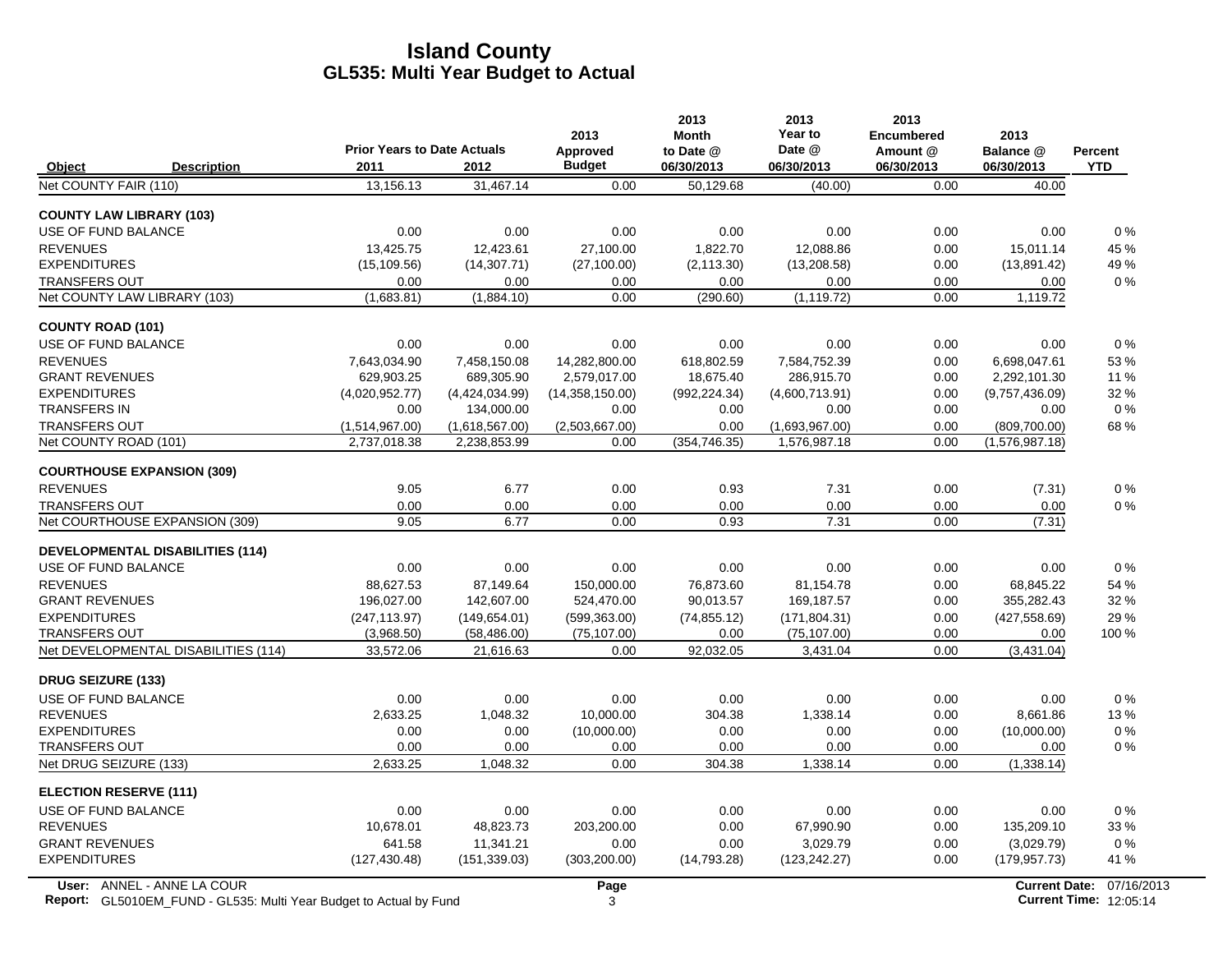|                                        | <b>Prior Years to Date Actuals</b> |                    | 2013<br>Approved | 2013<br><b>Month</b><br>to Date @ | 2013<br>Year to<br>Date @ | 2013<br><b>Encumbered</b><br>Amount @ | 2013<br>Balance @    | Percent        |
|----------------------------------------|------------------------------------|--------------------|------------------|-----------------------------------|---------------------------|---------------------------------------|----------------------|----------------|
| Object<br><b>Description</b>           | 2011                               | 2012               | <b>Budget</b>    | 06/30/2013                        | 06/30/2013                | 06/30/2013                            | 06/30/2013           | <b>YTD</b>     |
| <b>TRANSFERS IN</b>                    | 200,000.00                         | 200,000.00         | 100,000.00       | 0.00                              | 100,000.00                | 0.00                                  | 0.00                 | 100 %          |
| <b>TRANSFERS OUT</b>                   | 0.00                               | 0.00               | 0.00             | 0.00                              | 0.00                      | 0.00                                  | 0.00                 | 0%             |
| Net ELECTION RESERVE (111)             | 83,889.11                          | 108,825.91         | 0.00             | (14, 793.28)                      | 47,778.42                 | 0.00                                  | (47, 778.42)         |                |
| <b>ENHANCED 911 (140)</b>              |                                    |                    |                  |                                   |                           |                                       |                      |                |
| <b>REVENUES</b>                        | 264,504.22                         | 256,579.78         | 767,000.00       | 63.266.96                         | 381,203.87                | 0.00                                  | 385,796.13           | 50 %           |
| <b>GRANT REVENUES</b>                  | 0.00                               | 8.429.84           | 0.00             | 0.00                              | 0.00                      | 0.00                                  | 0.00                 | $0\%$          |
| <b>EXPENDITURES</b>                    | (455, 941.46)                      | (275, 594.80)      | (765, 500.00)    | (63, 266.96)                      | (381, 203.87)             | 0.00                                  | (384, 296.13)        | 50 %           |
| <b>TRANSFERS IN</b>                    | 0.00                               | 0.00               | 0.00             | 0.00                              | 4,500.00                  | 0.00                                  | (4,500.00)           | 0%             |
| <b>TRANSFERS OUT</b>                   | (1,500.00)                         | (1,500.00)         | (1,500.00)       | 0.00                              | (1,500.00)                | 0.00                                  | 0.00                 | 100 %          |
| Net ENHANCED 911 (140)                 | (192, 937.24)                      | (12,085.18)        | 0.00             | 0.00                              | 3,000.00                  | 0.00                                  | (3,000.00)           |                |
| <b>EXTENSION SERVICES (160)</b>        |                                    |                    |                  |                                   |                           |                                       |                      |                |
| USE OF FUND BALANCE                    | 0.00                               | 0.00               | 0.00             | 0.00                              | 0.00                      | 0.00                                  | 0.00                 | 0%             |
| <b>REVENUES</b>                        | 129,730.43                         | 27,142.03          | 140,787.00       | 3.108.00                          | 52,496.30                 | 0.00                                  | 88,290.70            | 37 %           |
| <b>GRANT REVENUES</b>                  | 16.667.23                          | 29.041.32          | 128.906.00       | 0.00                              | 77.479.59                 | 0.00                                  | 51.426.41            | 60%            |
| <b>EXPENDITURES</b>                    | (203, 765.04)                      | (144, 094.18)      | (373, 213.00)    | (29, 128.06)                      | (161, 971.01)             | 0.00                                  | (211, 241.99)        | 43 %           |
| <b>TRANSFERS IN</b>                    | 95,950.00                          | 100,133.00<br>0.00 | 103,520.00       | 0.00<br>0.00                      | 103,520.00                | 0.00                                  | 0.00<br>0.00         | 100 %<br>$0\%$ |
| <b>TRANSFERS OUT</b>                   | 0.00                               |                    | 0.00<br>0.00     |                                   | 0.00<br>71.524.88         | 0.00<br>0.00                          |                      |                |
| Net EXTENSION SERVICES (160)           | 38,582.62                          | 12,222.17          |                  | (26,020.06)                       |                           |                                       | (71, 524.88)         |                |
| <b>FAMILY RES CTR CAMANO (143)</b>     |                                    |                    |                  |                                   |                           |                                       |                      |                |
| USE OF FUND BALANCE                    | 0.00                               | 0.00               | 9,574.00         | 0.00                              | 0.00                      | 0.00                                  | 9,574.00             | 0%             |
| <b>REVENUES</b>                        | 17,675.64                          | 16,710.14          | 40,572.00        | 614.06                            | 14,574.04                 | 0.00                                  | 25,997.96            | 36 %           |
| <b>EXPENDITURES</b>                    | (25, 206.71)                       | (25, 281.88)       | (50, 146.00)     | (3,901.90)                        | (25, 812.83)              | 0.00                                  | (24, 333, 17)        | 51 %           |
| <b>TRANSFERS OUT</b>                   | 0.00                               | 0.00               | 0.00             | 0.00                              | 0.00                      | 0.00                                  | 0.00                 | 0%             |
| Net FAMILY RES CTR CAMANO (143)        | (7,531.07)                         | (8,571.74)         | 0.00             | (3, 287.84)                       | (11, 238.79)              | 0.00                                  | 11,238.79            |                |
| <b>FAMILY RES CTR OAK HARBOR (141)</b> |                                    |                    |                  |                                   |                           |                                       |                      |                |
| USE OF FUND BALANCE                    | 0.00                               | 0.00               | 0.00             | 0.00                              | 0.00                      | 0.00                                  | 0.00                 | 0%             |
| <b>REVENUES</b>                        | 18,039.30                          | 12,813.10          | 55,937.00        | 4,372.78                          | 26,236.68                 | 0.00                                  | 29,700.32            | 47 %           |
| <b>EXPENDITURES</b>                    | (25, 205.35)                       | (24, 684.47)       | (55, 937.00)     | (4,299.91)                        | (24, 169.98)              | 0.00                                  | (31,767.02)          | 43 %           |
| <b>TRANSFERS OUT</b>                   | 0.00                               | 0.00               | 0.00             | 0.00                              | 0.00                      | 0.00                                  | 0.00                 | $0\%$          |
| Net FAMILY RES CTR OAK HARBOR (141)    | (7, 166.05)                        | (11, 871.37)       | 0.00             | 72.87                             | 2,066.70                  | 0.00                                  | (2,066.70)           |                |
| <b>FAMILY RES CTR SO WHIDBEY (142)</b> |                                    |                    |                  |                                   |                           |                                       |                      |                |
| <b>REVENUES</b>                        | 3.000.00                           | 3.000.00           | 2.400.00         | 0.00                              | 3.000.00                  | 0.00                                  | (600.00)             | 125 %          |
| <b>EXPENDITURES</b>                    | (54.00)                            | (54.00)            | (2,400.00)       | (18.00)                           | (357.78)                  | 0.00                                  | (2,042.22)           | 15 %           |
| <b>TRANSFERS OUT</b>                   | 0.00                               | 0.00               | 0.00             | 0.00                              | 0.00                      | 0.00                                  | 0.00                 | 0%             |
| Net FAMILY RES CTR SO WHIDBEY (142)    | 2,946.00                           | 2,946.00           | 0.00             | (18.00)                           | 2,642.22                  | 0.00                                  | (2,642.22)           |                |
| <b>FEDERAL ASSET FORFEITURE (147)</b>  |                                    |                    |                  |                                   |                           |                                       |                      |                |
| USE OF FUND BALANCE                    | 0.00                               | 0.00               | 0.00             | 0.00                              | 0.00                      | 0.00                                  | 0.00                 | 0%             |
| User: ANNEL - ANNE LA COUR             |                                    |                    | Page             |                                   |                           |                                       | <b>Current Date:</b> | 07/16/2013     |

**Report:** GL5010EM\_FUND - GL535: Multi Year Budget to Actual by Fund 12:05:14 12:05:14 12:05:14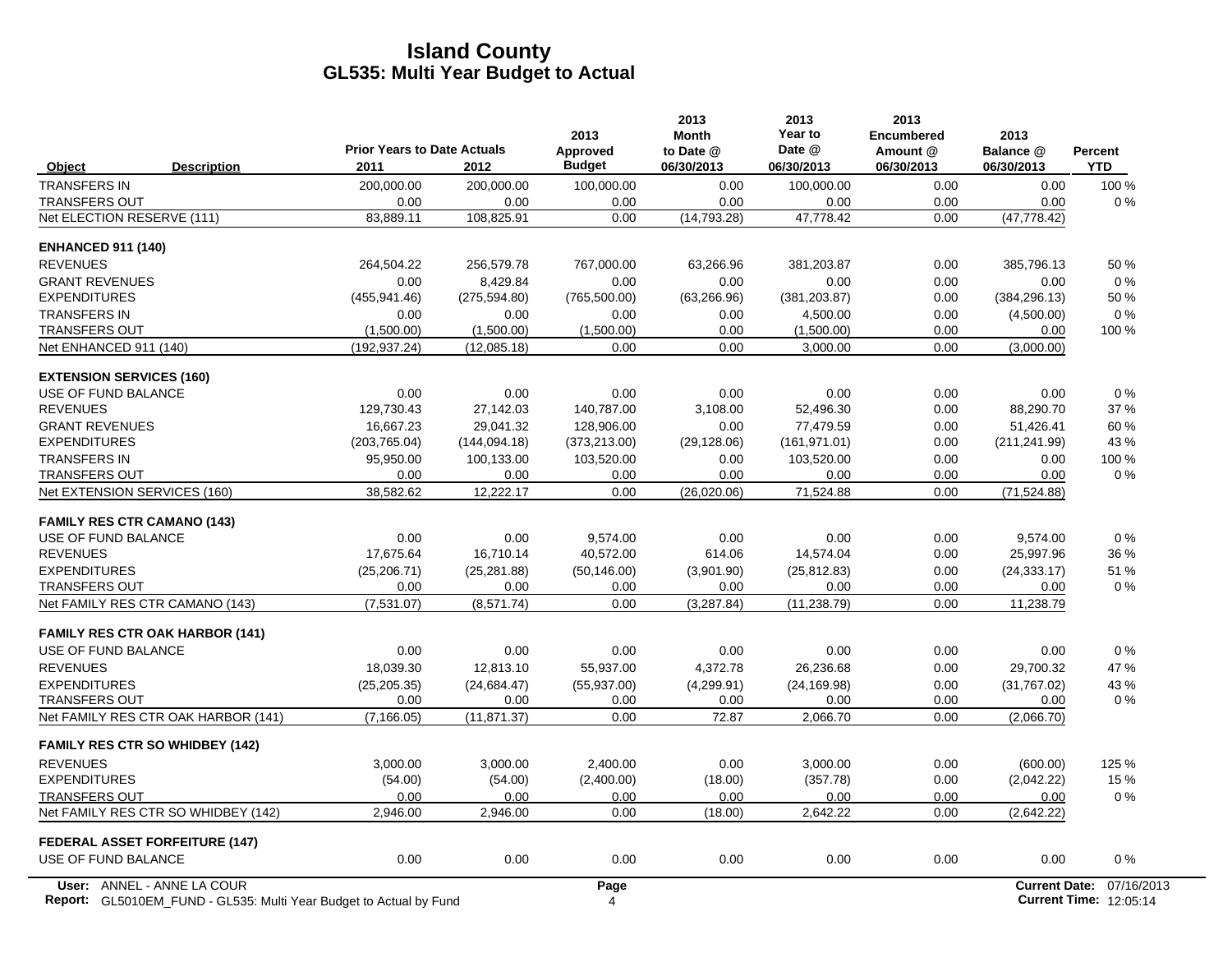|                                      |                                           |                                            |               | 2013                      | 2013<br><b>Month</b>    | 2013<br>Year to      | 2013<br><b>Encumbered</b> | 2013                    |                       |
|--------------------------------------|-------------------------------------------|--------------------------------------------|---------------|---------------------------|-------------------------|----------------------|---------------------------|-------------------------|-----------------------|
| Object                               | <b>Description</b>                        | <b>Prior Years to Date Actuals</b><br>2011 | 2012          | Approved<br><b>Budget</b> | to Date @<br>06/30/2013 | Date @<br>06/30/2013 | Amount @<br>06/30/2013    | Balance @<br>06/30/2013 | Percent<br><b>YTD</b> |
| <b>REVENUES</b>                      |                                           | 0.18                                       | 0.13          | 5,000.00                  | 0.02                    | 0.15                 | 0.00                      | 4.999.85                | $0\%$                 |
| <b>EXPENDITURES</b>                  |                                           | (2, 148.00)                                | 0.00          | (5,000.00)                | 0.00                    | 0.00                 | 0.00                      | (5,000.00)              | $0\%$                 |
| <b>TRANSFERS OUT</b>                 |                                           | 0.00                                       | 0.00          | 0.00                      | 0.00                    | 0.00                 | 0.00                      | 0.00                    | $0\%$                 |
|                                      | Net FEDERAL ASSET FORFEITURE (147)        | (2, 147.82)                                | 0.13          | 0.00                      | 0.02                    | 0.15                 | 0.00                      | (0.15)                  |                       |
| FIRE PERMIT PROGRAM (115)            |                                           |                                            |               |                           |                         |                      |                           |                         |                       |
| <b>REVENUES</b>                      |                                           | 17.757.48                                  | 16,461.70     | 30.200.00                 | 1.820.00                | 35.528.65            | 0.00                      | (5,328.65)              | 118%                  |
| <b>GRANT REVENUES</b>                |                                           | 0.00                                       | 21,625.00     | 0.00                      | 0.00                    | 0.00                 | 0.00                      | 0.00                    | $0\%$                 |
| <b>EXPENDITURES</b>                  |                                           | (12, 824.55)                               | (27, 303.34)  | (30, 200.00)              | (235.91)                | (15, 579.22)         | 0.00                      | (14,620.78)             | 52 %                  |
| <b>TRANSFERS OUT</b>                 |                                           | 0.00                                       | 0.00          | 0.00                      | 0.00                    | 0.00                 | 0.00                      | 0.00                    | $0\%$                 |
| Net FIRE PERMIT PROGRAM (115)        |                                           | 4,932.93                                   | 10,783.36     | 0.00                      | 1,584.09                | 19,949.43            | 0.00                      | (19,949.43)             |                       |
|                                      | <b>HISTORICAL PRESERVATION FUND (180)</b> |                                            |               |                           |                         |                      |                           |                         |                       |
| USE OF FUND BALANCE                  |                                           | 0.00                                       | 0.00          | 0.00                      | 0.00                    | 0.00                 | 0.00                      | 0.00                    | 0%                    |
| <b>REVENUES</b>                      |                                           | 9,844.00                                   | 11,088.00     | 20,000.00                 | 2,048.00                | 13,038.00            | 0.00                      | 6,962.00                | 65 %                  |
| <b>EXPENDITURES</b>                  |                                           | (17,500.00)                                | (3,422.84)    | (8,000.00)                | 0.00                    | 0.00                 | 0.00                      | (8,000.00)              | 0%                    |
| <b>TRANSFERS IN</b>                  |                                           | 0.00                                       | 0.00          | 0.00                      | 0.00                    | 0.00                 | 0.00                      | 0.00                    | 0%                    |
| <b>TRANSFERS OUT</b>                 |                                           | (12.000.00)                                | (12.000.00)   | (12,000.00)               | 0.00                    | (12,000.00)          | 0.00                      | 0.00                    | 100 %                 |
|                                      | Net HISTORICAL PRESERVATION FUND (180)    | (19,656.00)                                | (4,334.84)    | 0.00                      | 2,048.00                | 1,038.00             | 0.00                      | (1,038.00)              |                       |
| <b>HOMELESS HOUSING (106)</b>        |                                           |                                            |               |                           |                         |                      |                           |                         |                       |
| USE OF FUND BALANCE                  |                                           | 0.00                                       | 0.00          | 0.00                      | 0.00                    | 0.00                 | 0.00                      | 0.00                    | 0%                    |
| <b>REVENUES</b>                      |                                           | 185,197.63                                 | 205,406.54    | 434,600.00                | 42,535.23               | 273,921.52           | 0.00                      | 160,678.48              | 63%                   |
| <b>GRANT REVENUES</b>                |                                           | 70,553.92                                  | 6,451.58      | 433,876.00                | 27,911.28               | 87,232.74            | 0.00                      | 346,643.26              | 20 %                  |
| <b>EXPENDITURES</b>                  |                                           | (171, 514.13)                              | (77,605.99)   | (843, 876.00)             | (66, 507.11)            | (184, 937.78)        | 0.00                      | (658, 938.22)           | 22 %                  |
| <b>TRANSFERS OUT</b>                 |                                           | (1,587.40)                                 | (32, 230.00)  | (24,600.00)               | 0.00                    | (24,600.00)          | 0.00                      | 0.00                    | 100 %                 |
| Net HOMELESS HOUSING (106)           |                                           | 82,650.02                                  | 102,022.13    | 0.00                      | 3,939.40                | 151,616.48           | 0.00                      | (151, 616.48)           |                       |
| <b>HUMAN SERVICES FUND (129)</b>     |                                           |                                            |               |                           |                         |                      |                           |                         |                       |
| <b>REVENUES</b>                      |                                           | 0.00                                       | 0.00          | 0.00                      | 0.00                    | 511.60               | 0.00                      | (511.60)                | 0%                    |
| <b>GRANT REVENUES</b>                |                                           | 0.00                                       | 52,205.83     | 182,484.00                | 14,878.65               | 54,560.42            | 0.00                      | 127,923.58              | 30 %                  |
| <b>EXPENDITURES</b>                  |                                           | 0.00                                       | (170.314.26)  | (389, 335.00)             | (30, 810.53)            | (192, 969.60)        | 0.00                      | (196, 365.40)           | 50%                   |
| <b>TRANSFERS IN</b>                  |                                           | 0.00                                       | 211,625.00    | 206,851.00                | 0.00                    | 206,851.00           | 0.00                      | 0.00                    | 100 %                 |
| <b>TRANSFERS OUT</b>                 |                                           | 0.00                                       | 0.00          | 0.00                      | 0.00                    | 0.00                 | 0.00                      | 0.00                    | $0\%$                 |
| Net HUMAN SERVICES FUND (129)        |                                           | 0.00                                       | 93,516.57     | 0.00                      | (15,931.88)             | 68,953.42            | 0.00                      | (68, 953.42)            |                       |
| <b>JOINT TOURISM PROMOTION (146)</b> |                                           |                                            |               |                           |                         |                      |                           |                         |                       |
| USE OF FUND BALANCE                  |                                           | 0.00                                       | 0.00          | 30,000.00                 | 0.00                    | 0.00                 | 0.00                      | 30,000.00               | $0\%$                 |
| <b>REVENUES</b>                      |                                           | 88,167.75                                  | 83,664.64     | 220,000.00                | 13,315.58               | 104,279.28           | 0.00                      | 115,720.72              | 47 %                  |
| <b>EXPENDITURES</b>                  |                                           | (118, 247.08)                              | (122, 245.86) | (250,000.00)              | (32, 452.26)            | (106, 122.83)        | 0.00                      | (143, 877.17)           | 42 %                  |
| <b>TRANSFERS OUT</b>                 |                                           | 0.00                                       | 0.00          | 0.00                      | 0.00                    | 0.00                 | 0.00                      | 0.00                    | $0\%$                 |
|                                      | Net JOINT TOURISM PROMOTION (146)         | (30,079.33)                                | (38, 581.22)  | 0.00                      | (19, 136.68)            | (1,843.55)           | 0.00                      | 1,843.55                |                       |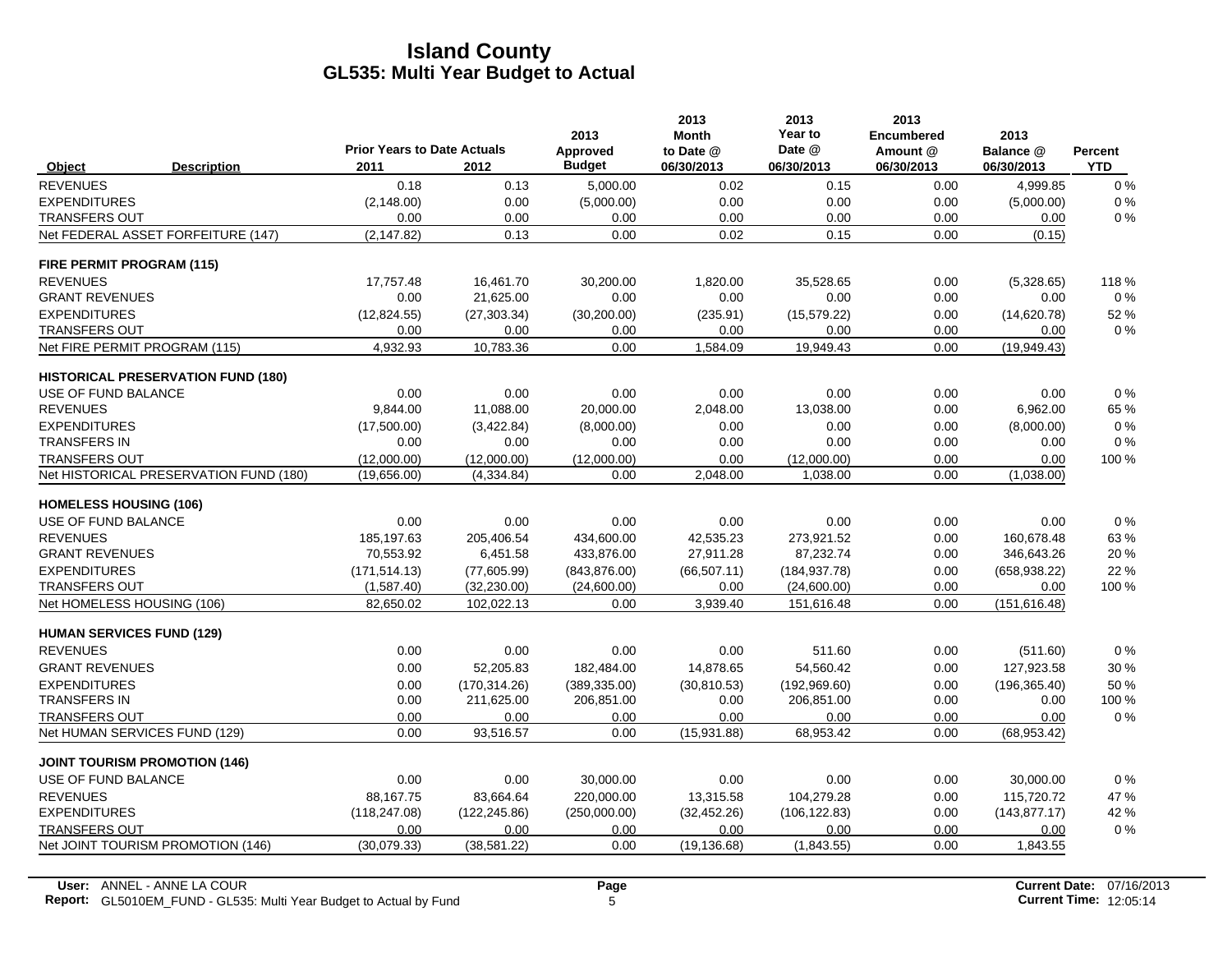|                                                                                                  | <b>Prior Years to Date Actuals</b> |               | 2013<br>Approved | 2013<br><b>Month</b><br>to Date @ | 2013<br>Year to<br>Date @ | 2013<br><b>Encumbered</b><br>Amount @ | 2013<br>Balance @ | Percent                                                   |
|--------------------------------------------------------------------------------------------------|------------------------------------|---------------|------------------|-----------------------------------|---------------------------|---------------------------------------|-------------------|-----------------------------------------------------------|
| <b>Description</b><br>Object                                                                     | 2011                               | 2012          | <b>Budget</b>    | 06/30/2013                        | 06/30/2013                | 06/30/2013                            | 06/30/2013        | <b>YTD</b>                                                |
| <b>JUVENILE DETENTION CENTER (145)</b>                                                           |                                    |               |                  |                                   |                           |                                       |                   |                                                           |
| USE OF FUND BALANCE                                                                              | 0.00                               | 0.00          | 0.00             | 0.00                              | 0.00                      | 0.00                                  | 0.00              | 0%                                                        |
| <b>REVENUES</b>                                                                                  | 360,781.34                         | 346,479.09    | 720,993.00       | 59,379.89                         | 366,407.34                | 0.00                                  | 354,585.66        | 51 %                                                      |
| <b>GRANT REVENUES</b>                                                                            | 4,082.80                           | 6,382.55      | 8,000.00         | 0.00                              | 3,794.48                  | 0.00                                  | 4,205.52          | 47 %                                                      |
| <b>EXPENDITURES</b>                                                                              | (513, 297.31)                      | (553, 662.93) | (1,032,333.00)   | (78, 194.76)                      | (517, 104.84)             | 0.00                                  | (515, 228.16)     | 50 %                                                      |
| <b>TRANSFERS IN</b>                                                                              | 403,000.00                         | 350,000.00    | 350,000.00       | 0.00                              | 350,000.00                | 0.00                                  | 0.00              | 100 %                                                     |
| <b>TRANSFERS OUT</b>                                                                             | (45, 400.00)                       | (42,500.00)   | (46,600.00)      | 0.00                              | (46,600.00)               | 0.00                                  | 0.00              | 100 %                                                     |
| Net JUVENILE DETENTION CENTER (145)                                                              | 209,166.83                         | 106,698.71    | 60.00            | (18, 814.87)                      | 156.496.98                | 0.00                                  | (156, 436.98)     |                                                           |
| <b>LOW-INCOME HOUSING SURCHARGE (105)</b>                                                        |                                    |               |                  |                                   |                           |                                       |                   |                                                           |
| USE OF FUND BALANCE                                                                              | 0.00                               | 0.00          | 0.00             | 0.00                              | 0.00                      | 0.00                                  | 0.00              | $0\%$                                                     |
| <b>REVENUES</b>                                                                                  | 48,292.19                          | 53,075.37     | 105,421.00       | 11,175.30                         | 61,379.21                 | 0.00                                  | 44,041.79         | 58 %                                                      |
| <b>EXPENDITURES</b>                                                                              | (9,954.73)                         | 0.00          | (101,000.00)     | 0.00                              | 0.00                      | 0.00                                  | (101,000.00)      | 0%                                                        |
| <b>TRANSFERS OUT</b>                                                                             | 0.00                               | (13,599.00)   | (4,421.00)       | 0.00                              | (4,421.00)                | 0.00                                  | 0.00              | 100 %                                                     |
| Net LOW-INCOME HOUSING SURCHARGE (105)                                                           | 38,337.46                          | 39,476.37     | 0.00             | 11,175.30                         | 56,958.21                 | 0.00                                  | (56,958.21)       |                                                           |
| <b>MENTAL HEALTH (113)</b>                                                                       |                                    |               |                  |                                   |                           |                                       |                   |                                                           |
| USE OF FUND BALANCE                                                                              | 0.00                               | 0.00          | 0.00             | 0.00                              | 0.00                      | 0.00                                  | 0.00              | 0%                                                        |
| <b>REVENUES</b>                                                                                  | 88,627.55                          | 87,149.62     | 275,490.00       | 76,873.60                         | 81,154.78                 | 0.00                                  | 194,335.22        | 29 %                                                      |
| <b>GRANT REVENUES</b>                                                                            | 42,357.79                          | 21,984.87     | 0.00             | 5,272.81                          | 19,391.20                 | 0.00                                  | (19, 391.20)      | $0\%$                                                     |
| <b>EXPENDITURES</b>                                                                              | (137, 399.44)                      | (109, 981.69) | (253, 770.00)    | (14, 733.62)                      | (83,948.11)               | 0.00                                  | (169, 821.89)     | 33 %                                                      |
| <b>TRANSFERS OUT</b>                                                                             | (3,968.50)                         | (26,058.00)   | (21,780.00)      | 0.00                              | (21,780.00)               | 0.00                                  | 0.00              | 100 %                                                     |
| Net MENTAL HEALTH (113)                                                                          | (10, 382.60)                       | (26,905.20)   | (60.00)          | 67,412.79                         | (5, 182.13)               | 0.00                                  | 5,122.13          |                                                           |
| <b>MH THERAPEUTIC COURT SALES TAX (126)</b>                                                      |                                    |               |                  |                                   |                           |                                       |                   |                                                           |
| USE OF FUND BALANCE                                                                              | 0.00                               | 0.00          | 325,057.00       | 0.00                              | 0.00                      | 0.00                                  | 325,057.00        | 0%                                                        |
| <b>REVENUES</b>                                                                                  | 360,945.85                         | 346.094.15    | 717,000.00       | 59,413.89                         | 365.707.47                | 0.00                                  | 351,292.53        | 51 %                                                      |
| <b>GRANT REVENUES</b>                                                                            | 22,125.60                          | 13,215.15     | 28,333.00        | 0.00                              | 5,660.99                  | 0.00                                  | 22,672.01         | 20%                                                       |
| <b>EXPENDITURES</b>                                                                              | (330.973.82)                       | (350.625.77)  | (929, 654.00)    | (49, 186.71)                      | (409, 491.62)             | 0.00                                  | (520, 162.38)     | 44 %                                                      |
| <b>TRANSFERS IN</b>                                                                              | 0.00                               | 0.00          | 0.00             | 0.00                              | 0.00                      | 0.00                                  | 0.00              | $0\%$                                                     |
| <b>TRANSFERS OUT</b>                                                                             | (53, 274.80)                       | (115.390.00)  | (140.736.00)     | 0.00                              | (140, 736.00)             | 0.00                                  | 0.00              | 100 %                                                     |
| Net MH THERAPEUTIC COURT SALES TAX (126)                                                         | (1, 177.17)                        | (106, 706.47) | 0.00             | 10,227.18                         | (178, 859.16)             | 0.00                                  | 178,859.16        |                                                           |
| <b>NATURAL RESOURCES FUND (165)</b>                                                              |                                    |               |                  |                                   |                           |                                       |                   |                                                           |
| <b>REVENUES</b>                                                                                  | 0.00                               | 0.00          | 0.00             | 2,032.74                          | 2,032.74                  | 0.00                                  | (2,032.74)        | 0%                                                        |
| <b>GRANT REVENUES</b>                                                                            | 0.00                               | 0.00          | 228,000.00       | 0.00                              | 56,719.35                 | 0.00                                  | 171,280.65        | 25 %                                                      |
| <b>EXPENDITURES</b>                                                                              | 0.00                               | 0.00          | (458,000.00)     | (48,952.88)                       | (183, 187.80)             | 0.00                                  | (274, 812.20)     | 40 %                                                      |
| <b>TRANSFERS IN</b>                                                                              | 0.00                               | 0.00          | 230,000.00       | 0.00                              | 0.00                      | 0.00                                  | 230,000.00        | 0%                                                        |
| Net NATURAL RESOURCES FUND (165)                                                                 | 0.00                               | 0.00          | 0.00             | (46,920.14)                       | (124, 435.71)             | 0.00                                  | 124,435.71        |                                                           |
| PATHS & TRAILS (137)                                                                             |                                    |               |                  |                                   |                           |                                       |                   |                                                           |
| <b>REVENUES</b>                                                                                  | 0.00                               | 0.00          | 0.00             | 0.00                              | 0.00                      | 0.00                                  | 0.00              | $0\%$                                                     |
| <b>GRANT REVENUES</b>                                                                            | 56,367.40                          | 0.00          | 340,000.00       | 0.00                              | 51,601.77                 | 0.00                                  | 288,398.23        | 15 %                                                      |
| User: ANNEL - ANNE LA COUR<br>Report: GL5010EM_FUND - GL535: Multi Year Budget to Actual by Fund |                                    |               | Page<br>6        |                                   |                           |                                       |                   | Current Date: 07/16/2013<br><b>Current Time: 12:05:14</b> |

**Report:** 6 **Current Time:** GL5010EM\_FUND - GL535: Multi Year Budget to Actual by Fund 12:05:14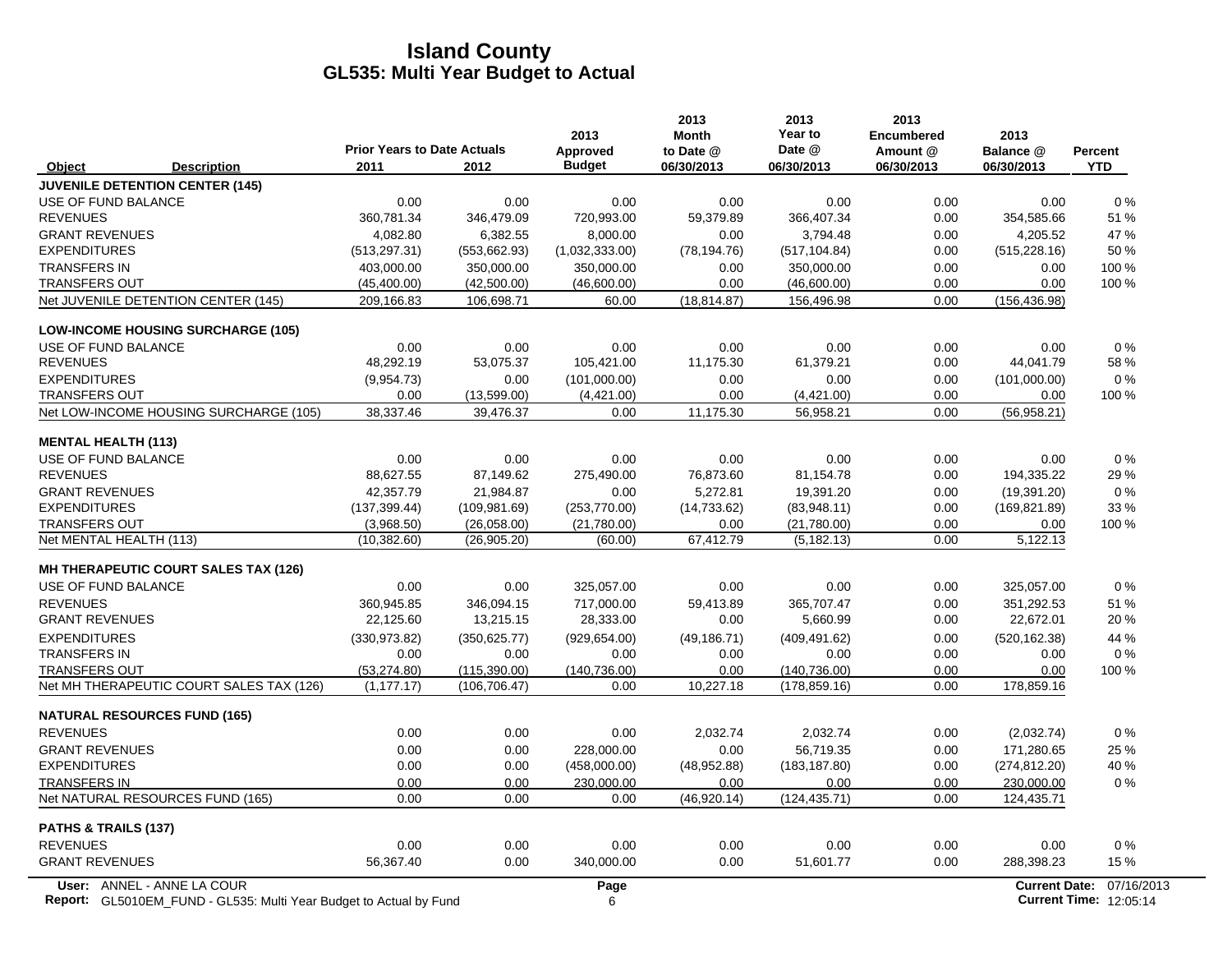|                                                               | <b>Prior Years to Date Actuals</b> |                                | 2013<br>Approved      | 2013<br><b>Month</b><br>to Date @ | 2013<br>Year to<br>Date @      | 2013<br><b>Encumbered</b><br>Amount @ | 2013<br>Balance @     | Percent    |
|---------------------------------------------------------------|------------------------------------|--------------------------------|-----------------------|-----------------------------------|--------------------------------|---------------------------------------|-----------------------|------------|
| <b>Description</b><br>Object                                  | 2011                               | 2012                           | <b>Budget</b>         | 06/30/2013                        | 06/30/2013                     | 06/30/2013                            | 06/30/2013            | <b>YTD</b> |
| <b>EXPENDITURES</b>                                           | (8,377.24)                         | (20, 418.35)                   | (654, 300.00)         | (2,341.45)                        | (21, 209.03)                   | 0.00                                  | (633,090.97)          | 3%         |
| <b>TRANSFERS IN</b>                                           | 0.00                               | 0.00                           | 314,300.00            | 0.00                              | 0.00                           | 0.00                                  | 314,300.00            | 0%         |
| <b>TRANSFERS OUT</b>                                          | 0.00                               | 0.00                           | 0.00                  | 0.00                              | 0.00                           | 0.00                                  | 0.00                  | 0%         |
| Net PATHS & TRAILS (137)                                      | 47,990.16                          | (20, 418.35)                   | 0.00                  | (2,341.45)                        | 30,392.74                      | 0.00                                  | (30, 392.74)          |            |
| <b>PUBLIC HEALTH POOLING (104)</b>                            |                                    |                                |                       |                                   |                                |                                       |                       |            |
| USE OF FUND BALANCE                                           | 0.00                               | 0.00                           | 0.00                  | 0.00                              | 0.00                           | 0.00                                  | 0.00                  | 0%         |
| <b>REVENUES</b>                                               | 511.749.37                         | 418.689.32                     | 1.277.931.00          | 67.560.35                         | 527.263.99                     | 0.00                                  | 750.667.01            | 41 %       |
| <b>GRANT REVENUES</b>                                         | 560.207.77                         | 627.583.12                     | 1.029.359.00          | 156.863.94                        | 451,209.21                     | 0.00                                  | 578.149.79            | 44 %       |
| <b>EXPENDITURES</b>                                           | (1,400,562.38)                     | (1, 191, 718.50)               | (2,483,160.74)        | (216, 772.05)                     | (1,205,783.39)                 | 0.00                                  | (1, 277, 377.35)      | 49 %       |
| <b>TRANSFERS IN</b>                                           | 425,274.00                         | 293,237.00                     | 293,237.00            | 0.00                              | 293,237.00                     | 0.00                                  | 0.00                  | 100 %      |
| <b>TRANSFERS OUT</b>                                          | (114, 267.00)                      | (101, 067.00)                  | (117, 367.00)         | 0.00                              | (117, 367.00)                  | 0.00                                  | 0.00                  | 100 %      |
| Net PUBLIC HEALTH POOLING (104)                               | (17,598.24)                        | 46,723.94                      | (0.74)                | 7,652.24                          | (51, 440.19)                   | 0.00                                  | 51,439.45             |            |
| <b>PUBLIC WORKS (139)</b>                                     |                                    |                                |                       |                                   |                                |                                       |                       |            |
| USE OF FUND BALANCE                                           | 0.00                               | 0.00                           | 11,275.00             | 0.00                              | 0.00                           | 0.00                                  | 11.275.00             | 0%         |
| <b>REVENUES</b>                                               | 0.00                               | 0.00                           | 50.000.00             | 0.00                              | 0.00                           | 0.00                                  | 50,000.00             | 0%         |
| <b>EXPENDITURES</b>                                           | (213, 722.49)                      | (221,998.16)                   | (465, 275.00)         | (35, 419.57)                      | (218, 974.99)                  | 0.00                                  | (246, 300.01)         | 47 %       |
| <b>TRANSFERS IN</b>                                           | 431,600.00                         | 405,000.00                     | 404,000.00            | 0.00                              | 404,000.00                     | 0.00                                  | 0.00                  | 100 %      |
| <b>TRANSFERS OUT</b><br>Net PUBLIC WORKS (139)                | 0.00<br>217,877.51                 | 0.00<br>183,001.84             | 0.00<br>0.00          | 0.00<br>(35, 419.57)              | 0.00<br>185,025.01             | 0.00<br>0.00                          | 0.00<br>(185, 025.01) | 0%         |
|                                                               |                                    |                                |                       |                                   |                                |                                       |                       |            |
| <b>REET 1 CAPITAL IMPROVEMENTS (134)</b>                      |                                    |                                |                       |                                   |                                |                                       |                       |            |
| USE OF FUND BALANCE                                           | 0.00                               | 0.00                           | 318,500.00            | 0.00                              | 0.00                           | 0.00                                  | 318,500.00            | 0%         |
| <b>REVENUES</b>                                               | 264,744.70                         | 264,199.28                     | 600,000.00            | 120,254.67                        | 405,492.21                     | 0.00                                  | 194,507.79            | 68 %       |
| <b>GRANT REVENUES</b>                                         | 0.00                               | 0.00                           | 0.00                  | 0.00                              | 40,000.00                      | 0.00                                  | (40,000.00)           | $0\%$      |
| <b>EXPENDITURES</b><br><b>TRANSFERS IN</b>                    | (123, 340.36)<br>0.00              | (124, 705.01)<br>0.00          | (806, 500.00)<br>0.00 | (115,920.16)<br>0.00              | (297, 454.63)<br>0.00          | 0.00<br>0.00                          | (509, 045.37)<br>0.00 | 37 %<br>0% |
|                                                               |                                    |                                |                       |                                   |                                |                                       |                       |            |
| <b>TRANSFERS OUT</b><br>Net REET 1 CAPITAL IMPROVEMENTS (134) | (57, 881.72)<br>83,522.62          | (179.000.00)                   | (112.000.00)<br>0.00  | 0.00<br>4,334.51                  | (98.000.00)<br>50,037.58       | 0.00<br>0.00                          | (14,000.00)           | 88%        |
|                                                               |                                    | (39, 505.73)                   |                       |                                   |                                |                                       | (50,037.58)           |            |
| <b>REET 2 CAPITAL FACILITIES (135)</b>                        |                                    |                                |                       |                                   |                                |                                       |                       |            |
| USE OF FUND BALANCE                                           | 0.00                               | 0.00                           | 493,655.00            | 0.00                              | 0.00                           | 0.00                                  | 493,655.00            | 0%         |
| <b>REVENUES</b>                                               | 264,744.70                         | 264,199.28                     | 600,000.00            | 120.254.67                        | 405,492.21                     | 0.00                                  | 194,507.79            | 68%        |
| <b>GRANT REVENUES</b>                                         | 0.00                               | 0.00                           | 0.00                  | 0.00                              | 0.00                           | 0.00                                  | 0.00                  | 0%         |
| <b>EXPENDITURES</b><br><b>TRANSFERS IN</b>                    | (138, 325.46)<br>0.00              | (67, 433.99)<br>0.00           | (636, 500.00)<br>0.00 | (50,675.00)                       | (59,067.85)<br>0.00            | 0.00                                  | (577, 432.15)<br>0.00 | 9%<br>0%   |
| <b>TRANSFERS OUT</b>                                          |                                    |                                |                       | 0.00<br>0.00                      |                                | 0.00<br>0.00                          | 0.00                  | 100 %      |
| Net REET 2 CAPITAL FACILITIES (135)                           | (186, 230.00)<br>(59, 810.76)      | (534, 808.40)<br>(338, 043.11) | (457, 155.00)<br>0.00 | 69,579.67                         | (457, 155.00)<br>(110, 730.64) | 0.00                                  | 110,730.64            |            |
|                                                               |                                    |                                |                       |                                   |                                |                                       |                       |            |
| <b>REET ELECTRONIC TECHNOLOGY (150)</b>                       |                                    |                                |                       |                                   |                                |                                       |                       |            |
| USE OF FUND BALANCE                                           | 0.00                               | 0.00                           | 5,100.00              | 0.00                              | 0.00                           | 0.00                                  | 5,100.00              | 0%         |
| <b>REVENUES</b>                                               | 0.00                               | 0.00                           | 0.00                  | 0.00                              | 0.00                           | 0.00                                  | 0.00                  | 0%         |
| User: ANNEL - ANNE LA COUR                                    |                                    |                                | Page                  |                                   |                                |                                       | <b>Current Date:</b>  | 07/16/2013 |

**Report:** 7 **Current Time:** GL5010EM\_FUND - GL535: Multi Year Budget to Actual by Fund 12:05:14 (2:05):14 Trues: 12:05:14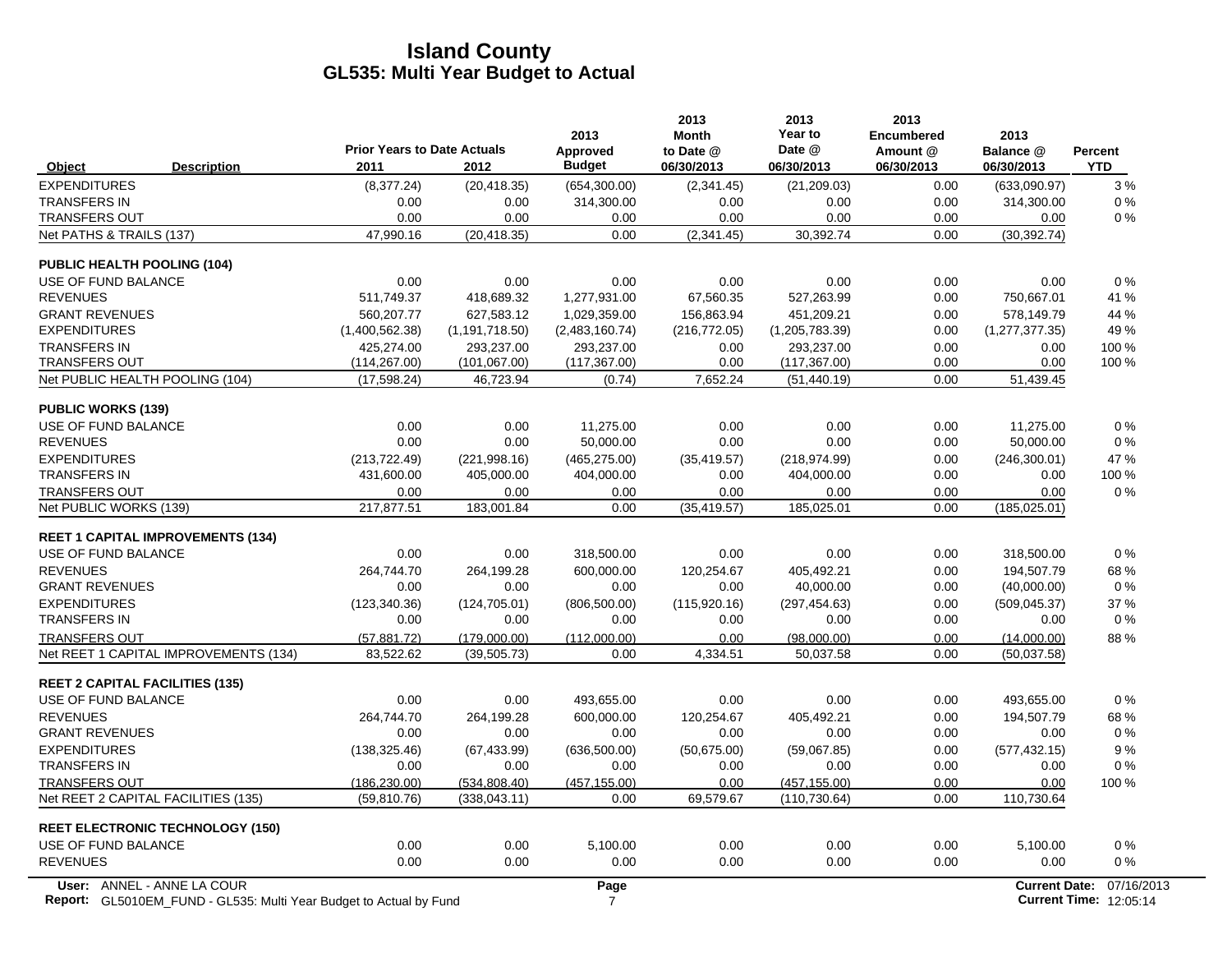|                                                                                                         | <b>Prior Years to Date Actuals</b> |               | 2013<br>Approved | 2013<br><b>Month</b><br>to Date @ | 2013<br>Year to<br>Date @ | 2013<br><b>Encumbered</b><br>Amount @ | 2013<br>Balance @    | <b>Percent</b>                              |
|---------------------------------------------------------------------------------------------------------|------------------------------------|---------------|------------------|-----------------------------------|---------------------------|---------------------------------------|----------------------|---------------------------------------------|
| <b>Description</b><br>Object                                                                            | 2011                               | 2012          | <b>Budget</b>    | 06/30/2013                        | 06/30/2013                | 06/30/2013                            | 06/30/2013           | <b>YTD</b>                                  |
| <b>GRANT REVENUES</b>                                                                                   | 0.00                               | 0.00          | 0.00             | 0.00                              | 0.00                      | 0.00                                  | 0.00                 | $0\%$                                       |
| <b>EXPENDITURES</b>                                                                                     | (121.33)                           | (1,201.14)    | (5,100.00)       | (84.57)                           | (1,333.29)                | 0.00                                  | (3,766.71)           | 26 %                                        |
| <b>TRANSFERS OUT</b>                                                                                    | 0.00                               | 0.00          | 0.00             | 0.00                              | 0.00                      | 0.00                                  | 0.00                 | $0\%$                                       |
| Net REET ELECTRONIC TECHNOLOGY (150)                                                                    | (121.33)                           | (1, 201.14)   | 0.00             | (84.57)                           | (1, 333.29)               | 0.00                                  | 1,333.29             |                                             |
| <b>RURAL COUNTY SALES TAX (121)</b>                                                                     |                                    |               |                  |                                   |                           |                                       |                      |                                             |
| USE OF FUND BALANCE                                                                                     | 0.00                               | 0.00          | 1,200,000.00     | 0.00                              | 0.00                      | 0.00                                  | 1,200,000.00         | 0%                                          |
| <b>REVENUES</b>                                                                                         | 321,271.85                         | 847,689.35    | 640,000.00       | 53,850.24                         | 331,234.39                | 0.00                                  | 308,765.61           | 52 %                                        |
| <b>EXPENDITURES</b>                                                                                     | (289, 462.13)                      | (285, 846.05) | (1,840,000.00)   | (161, 559.38)                     | (161, 559.38)             | 0.00                                  | (1,678,440.62)       | 9%                                          |
| <b>TRANSFERS OUT</b>                                                                                    | (2,700.00)                         | 0.00          | 0.00             | 0.00                              | 0.00                      | 0.00                                  | 0.00                 | $0\%$                                       |
| Net RURAL COUNTY SALES TAX (121)                                                                        | 29,109.72                          | 561,843.30    | 0.00             | (107, 709.14)                     | 169,675.01                | 0.00                                  | (169, 675.01)        |                                             |
| <b>STORM &amp; SURFACE WATER UTILITY (144)</b>                                                          |                                    |               |                  |                                   |                           |                                       |                      |                                             |
| USE OF FUND BALANCE                                                                                     | 0.00                               | 0.00          | 0.00             | 0.00                              | 0.00                      | 0.00                                  | 0.00                 | $0\%$                                       |
| <b>REVENUES</b>                                                                                         | 20.01                              | 28.01         | 0.00             | 4.20                              | 214.72                    | 0.00                                  | (214.72)             | $0\%$                                       |
| <b>EXPENDITURES</b>                                                                                     | (2,973.13)                         | (2,601.97)    | (26, 355.00)     | (2, 137.55)                       | (2, 196.23)               | 0.00                                  | (24, 158.77)         | 8%                                          |
| <b>TRANSFERS IN</b>                                                                                     | 25,930.00                          | 27,160.00     | 26,355.00        | 0.00                              | 26,355.00                 | 0.00                                  | 0.00                 | 100 %                                       |
| <b>TRANSFERS OUT</b>                                                                                    | 0.00                               | 0.00          | 0.00             | 0.00                              | 0.00                      | 0.00                                  | 0.00                 | 0%                                          |
| Net STORM & SURFACE WATER UTILITY (144)                                                                 | 22,976.88                          | 24,586.04     | 0.00             | (2, 133.35)                       | 24,373.49                 | 0.00                                  | (24, 373.49)         |                                             |
| TREASURER'S M & O (116)                                                                                 |                                    |               |                  |                                   |                           |                                       |                      |                                             |
| USE OF FUND BALANCE                                                                                     | 0.00                               | 0.00          | 0.00             | 0.00                              | 0.00                      | 0.00                                  | 0.00                 | $0\%$                                       |
| <b>REVENUES</b>                                                                                         | 17.098.41                          | 60.828.02     | 150.975.00       | 8.982.10                          | 19.285.06                 | 0.00                                  | 131.689.94           | 13%                                         |
| <b>EXPENDITURES</b>                                                                                     | (22.617.95)                        | (67, 251.67)  | (150, 975.00)    | (7,956.22)                        | (38,070.87)               | 0.00                                  | (112, 904.13)        | 25 %                                        |
| <b>TRANSFERS OUT</b>                                                                                    | 0.00                               | 0.00          | 0.00             | 0.00                              | 0.00                      | 0.00                                  | 0.00                 | $0\%$                                       |
| Net TREASURER'S M & O (116)                                                                             | (5,519.54)                         | (6,423.65)    | 0.00             | 1,025.88                          | (18, 785.81)              | 0.00                                  | 18,785.81            |                                             |
| <b>TRIAL COURT IMPROVEMENT (157)</b>                                                                    |                                    |               |                  |                                   |                           |                                       |                      |                                             |
| USE OF FUND BALANCE                                                                                     | 0.00                               | 0.00          | 6,500.00         | 0.00                              | 0.00                      | 0.00                                  | 6,500.00             | 0%                                          |
| <b>REVENUES</b>                                                                                         | 11,898.20                          | 11,983.45     | 5.000.00         | 12.02                             | 12.090.96                 | 0.00                                  | (7,090.96)           | 242 %                                       |
| <b>EXPENDITURES</b>                                                                                     | (2,535.08)                         | 0.00          | (11,500.00)      | 0.00                              | (6,452.58)                | 0.00                                  | (5,047.42)           | 56 %                                        |
| Net TRIAL COURT IMPROVEMENT (157)                                                                       | 9,363.12                           | 11,983.45     | 0.00             | 12.02                             | 5,638.38                  | 0.00                                  | (5,638.38)           |                                             |
| <b>VETERANS ASSISTANCE (107)</b>                                                                        |                                    |               |                  |                                   |                           |                                       |                      |                                             |
| USE OF FUND BALANCE                                                                                     | 0.00                               | 0.00          | 0.00             | 0.00                              | 0.00                      | 0.00                                  | 0.00                 | 0%                                          |
| <b>REVENUES</b>                                                                                         | 602.44                             | 77,432.97     | 115,150.00       | 69,052.07                         | 71,640.20                 | 0.00                                  | 43,509.80            | 62 %                                        |
| <b>EXPENDITURES</b>                                                                                     | (38,084.76)                        | (37, 726.44)  | (106, 753.00)    | (13,765.37)                       | (52, 527.46)              | 0.00                                  | (54, 225.54)         | 49 %                                        |
| <b>TRANSFERS OUT</b>                                                                                    | (1,587.40)                         | (7,952.00)    | (8,397.00)       | 0.00                              | (8,397.00)                | 0.00                                  | 0.00                 | 100 %                                       |
| Net VETERANS ASSISTANCE (107)                                                                           | (39,069.72)                        | 31,754.53     | 0.00             | 55,286.70                         | 10,715.74                 | 0.00                                  | (10,715.74)          |                                             |
| <b>WATER QUALITY ASSISTANCE (149)</b>                                                                   |                                    |               |                  |                                   |                           |                                       |                      |                                             |
| <b>REVENUES</b>                                                                                         | 13,963.82                          | 59,643.30     | 285,752.00       | 1,053.98                          | 49,281.56                 | 0.00                                  | 236,470.44           | 17%                                         |
| <b>GRANT REVENUES</b>                                                                                   | 13,153.60                          | 18,923.59     | 86,656.00        | 0.00                              | 81,309.61                 | 0.00                                  | 5,346.39             | 94 %                                        |
| User: ANNEL - ANNE LA COUR<br><b>Report:</b> GL5010EM FUND - GL535: Multi Year Budget to Actual by Fund |                                    |               | Page<br>8        |                                   |                           |                                       | <b>Current Date:</b> | 07/16/2013<br><b>Current Time: 12:05:14</b> |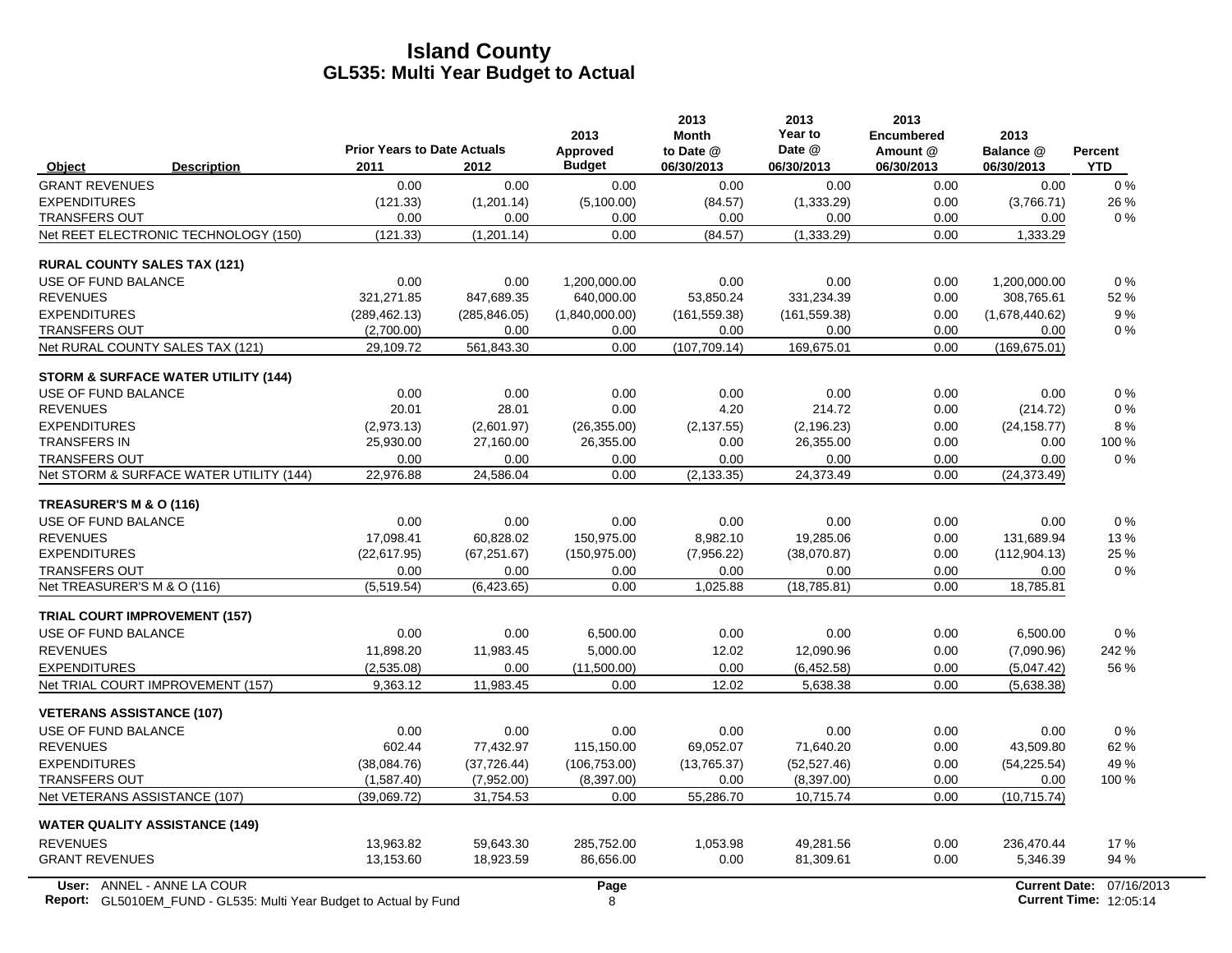|                              |                                    | <b>Prior Years to Date Actuals</b> |              | 2013<br>Approved | 2013<br>Month<br>to Date $@$ | 2013<br><b>Year to</b><br>Date @ | 2013<br><b>Encumbered</b><br>Amount @ | 2013<br>Balance @ | Percent |
|------------------------------|------------------------------------|------------------------------------|--------------|------------------|------------------------------|----------------------------------|---------------------------------------|-------------------|---------|
| Object                       | <b>Description</b>                 | 2011                               | 2012         | <b>Budget</b>    | 06/30/2013                   | 06/30/2013                       | 06/30/2013                            | 06/30/2013        | YTD     |
| <b>EXPENDITURES</b>          |                                    | (109.956.27)                       | (121.645.24) | (372, 408.00)    | (52,849.08)                  | (192, 662.07)                    | 0.00                                  | (179, 745.93)     | 52 %    |
| TRANSFERS IN                 |                                    | 0.00                               | 0.00         | 0.00             | 0.00                         | 0.00                             | 0.00                                  | 0.00              | $0\%$   |
| <b>TRANSFERS OUT</b>         |                                    | 0.00                               | 0.00         | 0.00             | 0.00                         | 0.00                             | 0.00                                  | 0.00              | $0\%$   |
|                              | Net WATER QUALITY ASSISTANCE (149) | (82,838.85)                        | (43,078.35)  | 0.00             | (51,795.10)                  | (62,070.90)                      | 0.00                                  | 62,070.90         |         |
| <b>Grand Total All Funds</b> |                                    | 3,513,840.31                       | 4.024.508.17 | (0.74)           | (775, 381.20)                | 2,913,914.24                     | 0.00                                  | (2,913,914.98)    |         |